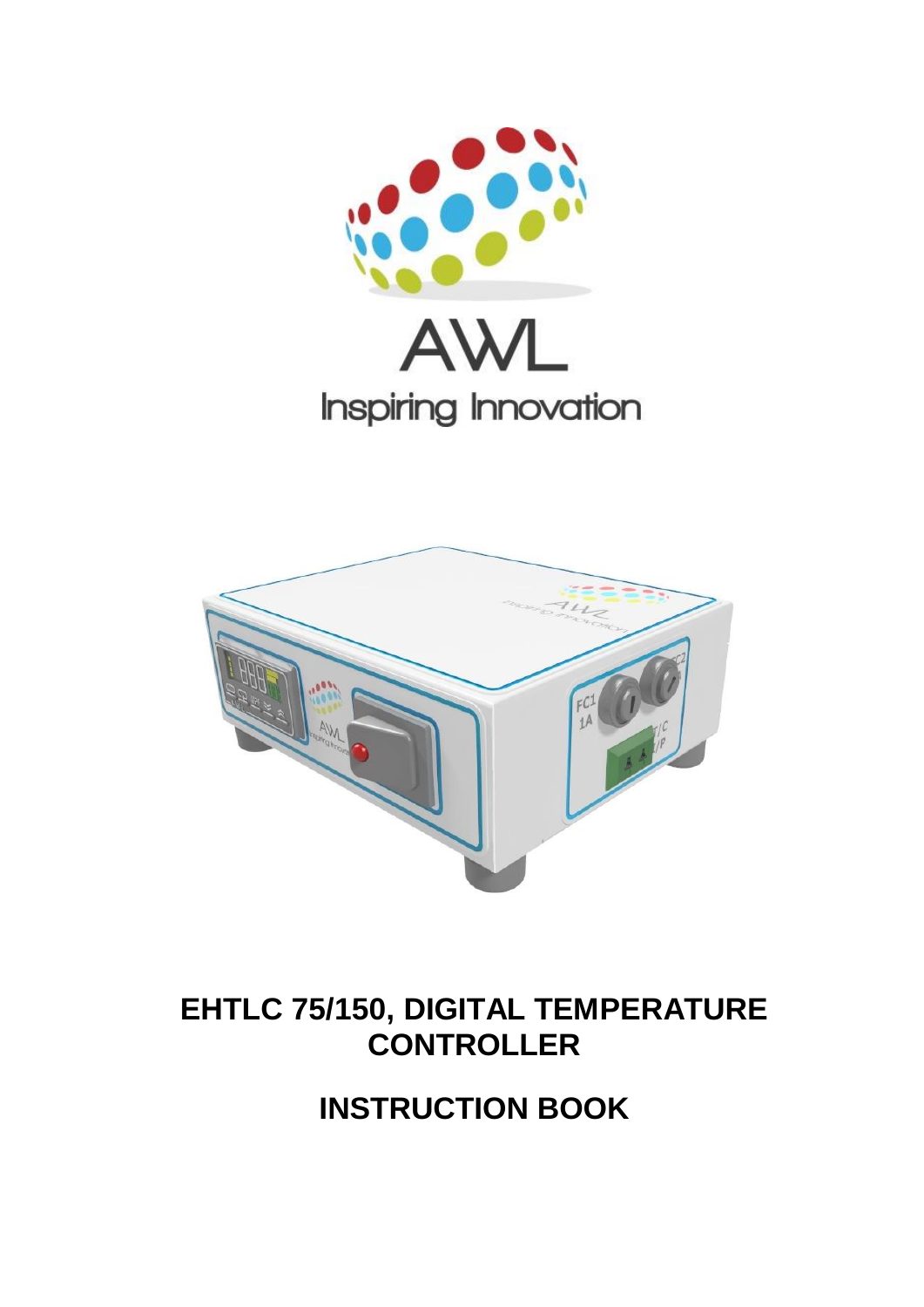**Please take your time to read this Instruction book in order to understand the safe and correct use of your new AWL product.**

**It is recommended the Responsible Body reads this instruction book and ensures that all users are suitably trained in its operation.**

## **Contents**

| 1.             |                                          |  |
|----------------|------------------------------------------|--|
| 2.             | SYMBOLS AND USING THIS INSTRUCTION BOOK2 |  |
| 3.             |                                          |  |
| 4.             |                                          |  |
| 5.             |                                          |  |
| 6.             |                                          |  |
| 7 <sub>1</sub> |                                          |  |
| 8.             |                                          |  |
| 9.             |                                          |  |
| 10.            |                                          |  |
| 11.            |                                          |  |
| 12.            |                                          |  |
| 13.            |                                          |  |

*© The copyright of this instruction book is the property of Alconbury Weston Limited (AWL). This instruction book is supplied by AWL on the express understanding that it is to be used solely for the purpose for which it is supplied. It may not be copied, used or disclosed to others in whole or part for any purpose except as authorised in writing by AWL. AWL reserves the right to alter, change or modify this document without prior notification.*

*In the interest of continued development,* AWL *reserves the right to alter or modify the design and /or assembly process of their products without prior notification.*

**Alconbury Weston Limited**

Galveston Grove, Fenton Staffordshire ST4 3PF, UK.

Tel: +44(0)1782 413427 Email: enquiries@a-w-l.co.uk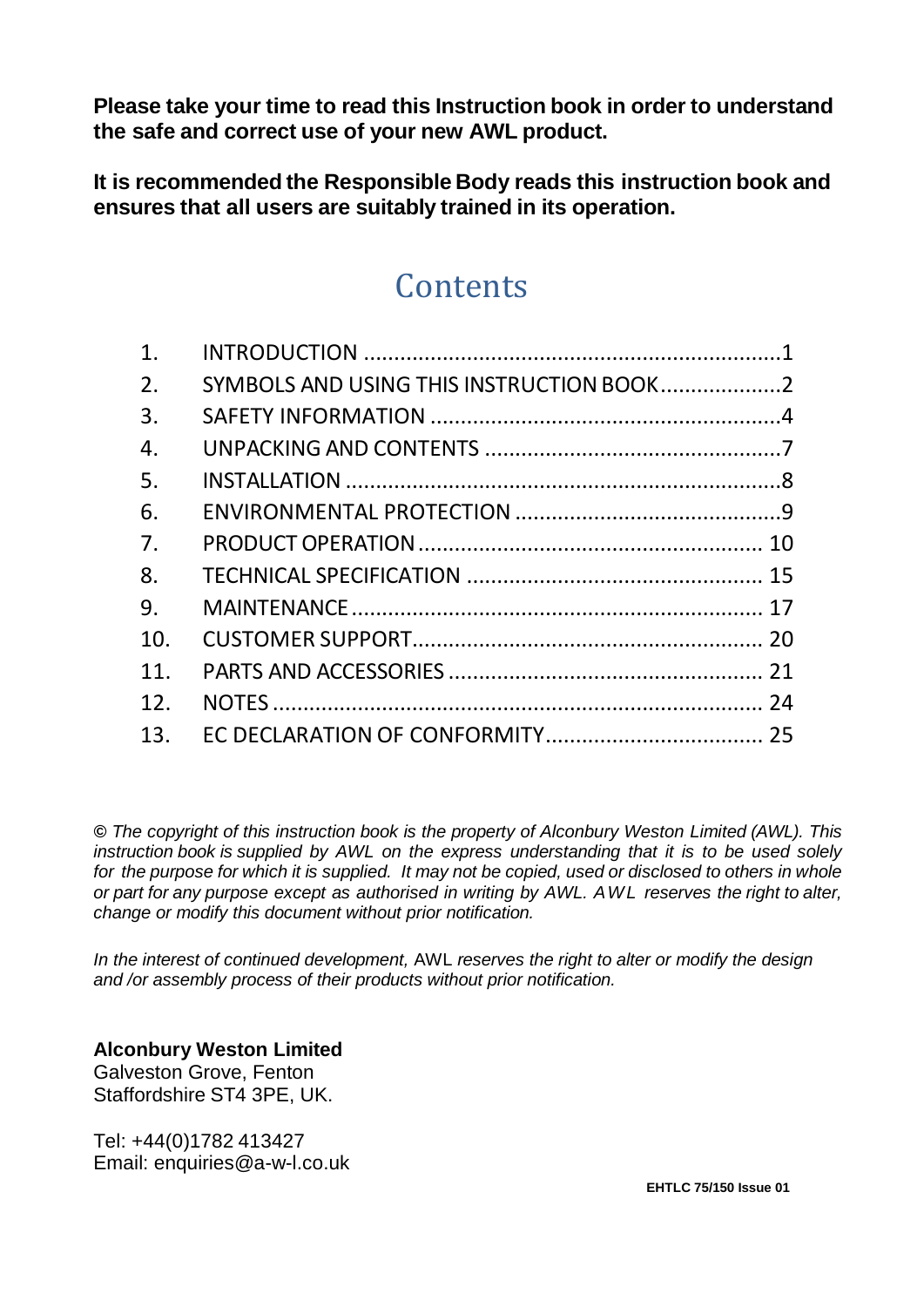## <span id="page-2-0"></span>1. INTRODUCTION

- 1.1 The AWL EHTLC Digital Controller provides a convenient means of temperature control using microprocessor technology to give ease of operation and accuracy. It can be used either in On / Off mode with the hysteresis loop controlling power switching or it may be used simply as a temperature measuring device.
- 1.2 Temperature sensing is performed by a plug-in 'K' Type thermocouple. The sample temperature is displayed on the LED display. This product has rubber feet to aid positioning on a flat surface or bench. Controllers can also be stacked to save space.
- 1.3 The EHTLC range has an external power supply with an IEC socket to connect to the mains supply. UK, EU and USA versions are available.
- 1.4 The EHTLC controller must be used in conjunction with an AWL heated transfer line or an alternative AWL heating product.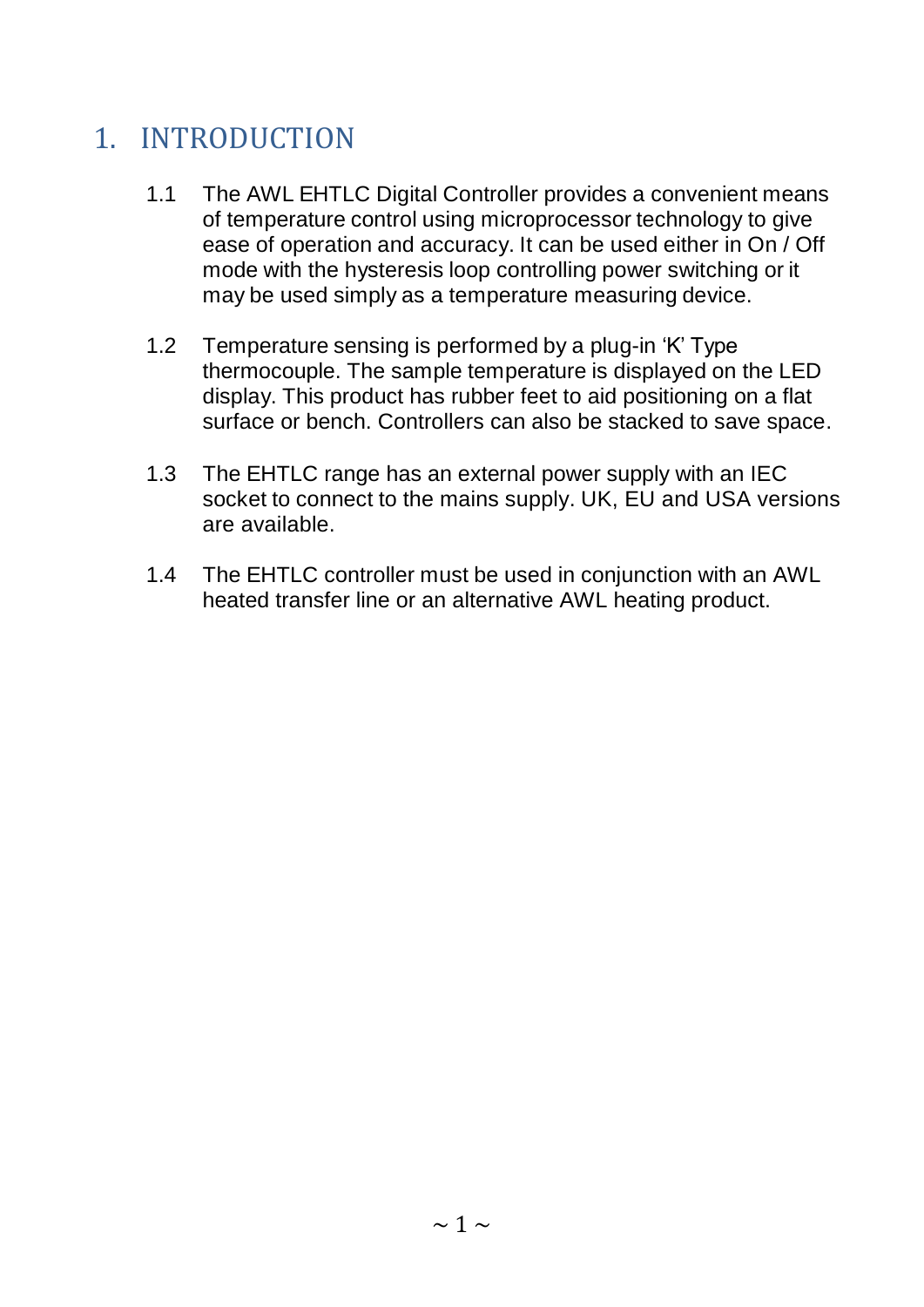## <span id="page-3-0"></span>2. SYMBOLS AND USING THIS INSTRUCTION BOOK

2.1 Throughout this instruction book the following symbols are shown to identify conditions which pose a hazard to the user, or to identify actions that should be observed. These symbols are also shown on the product, or its packaging. When a symbol is shown next to a paragraph or statement it is recommended the user takes particular note of that instruction in order to prevent damage to the equipment or to prevent injury to themselves or other people.

**The Responsible Body and the Operator should read and be familiar with this instruction book in order to preserve the protection afforded by the equipment.**

**To prevent injury or equipment damage it is the manufacturer's recommendation that all persons using this equipment are suitably trained before use.**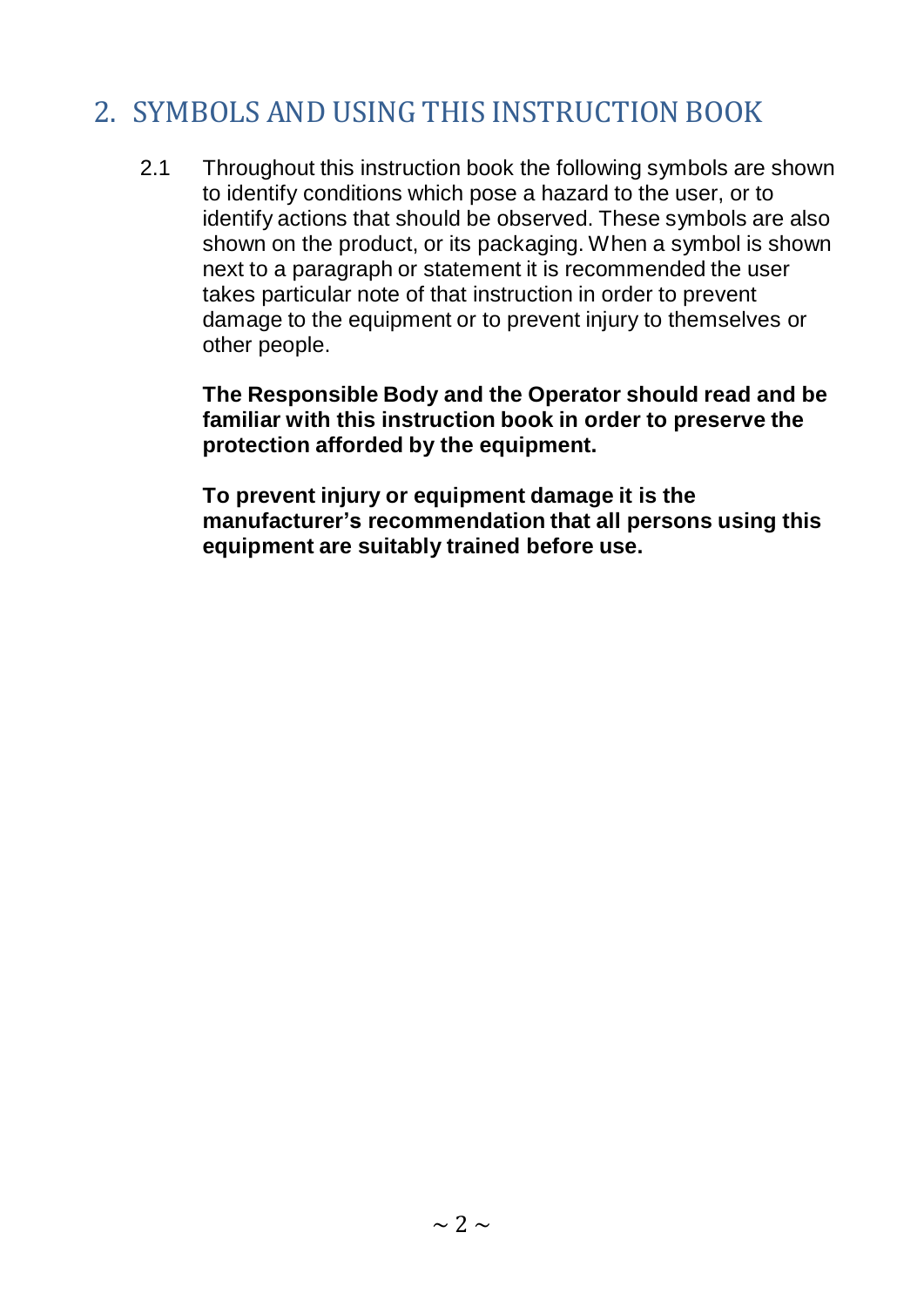### 2.2 Symbols Defined



Caution, risk of danger. See note or adjacent symbol.

Protective conductor terminal to be earthed. (Do not loosen or disconnect).



Caution / Risk of electric shock.



Recyclable Packaging Material.



Do not dispose of product in normal domestic waste.



Biochemical Hazard. Caution Required. May require decontamination.



Refer to Instruction book.



Decrease Setpoint.



Increase Setpoint.

*S.ERR* Thermocouple disconnected or failure.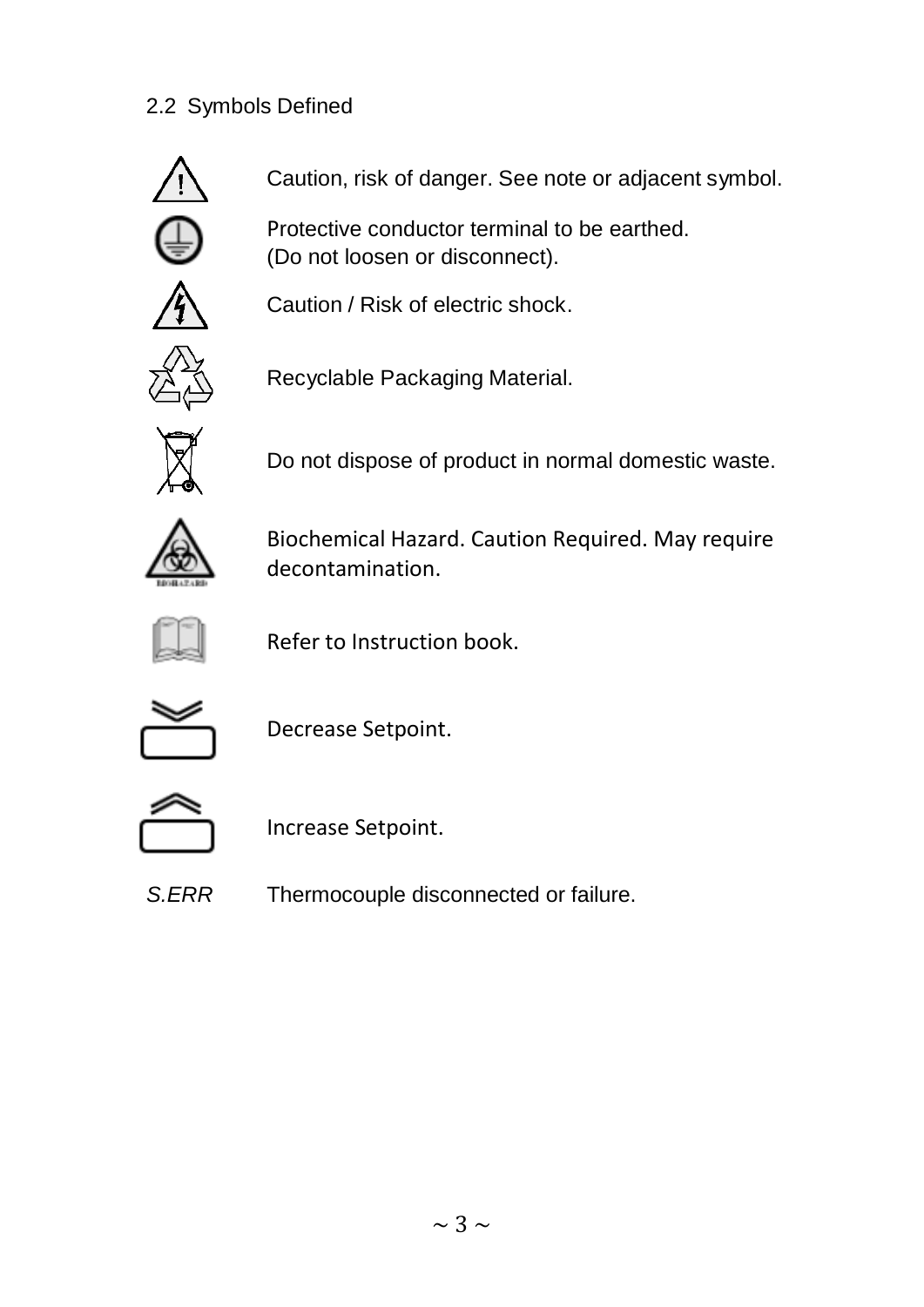# <span id="page-5-0"></span>3. SAFETY INFORMATION

This product has been designed for safe operation when used as detailed in accordance with the manufacturer's instructions.

**NOTE:** Failure to use this equipment in accordance with this instruction book may compromise the basic safety protection afforded by the equipment and may invalidate the warranty / guarantee. The warranty / guarantee does not cover damaged caused by faulty installation or misuse of the equipment.

### **3.1. Prevention of Fire and Electric shock**

| To prevent a risk of fire or electric shock, DO NOT<br>open your product case without authorisation. Only<br>qualified Service Personnel should attempt to repair<br>this controller.       |
|---------------------------------------------------------------------------------------------------------------------------------------------------------------------------------------------|
| Replace fuses only with the type as listed in Section 8,<br>Technical Specifications and Section 11, Parts and<br>Accessories. (See fuse type and rating).                                  |
| Ensure the Mains Power Supply conforms to the<br>rating found on the data plate located on the base of<br>this product.                                                                     |
| <b>Never</b> operate this equipment without connection to<br>earth / ground. Ensure the mains supply voltage is<br>correctly earthed / grounded in accordance with<br>regional legislation. |
| Do not install or remove any heating apparatus from<br>the controller whilst power is applied.                                                                                              |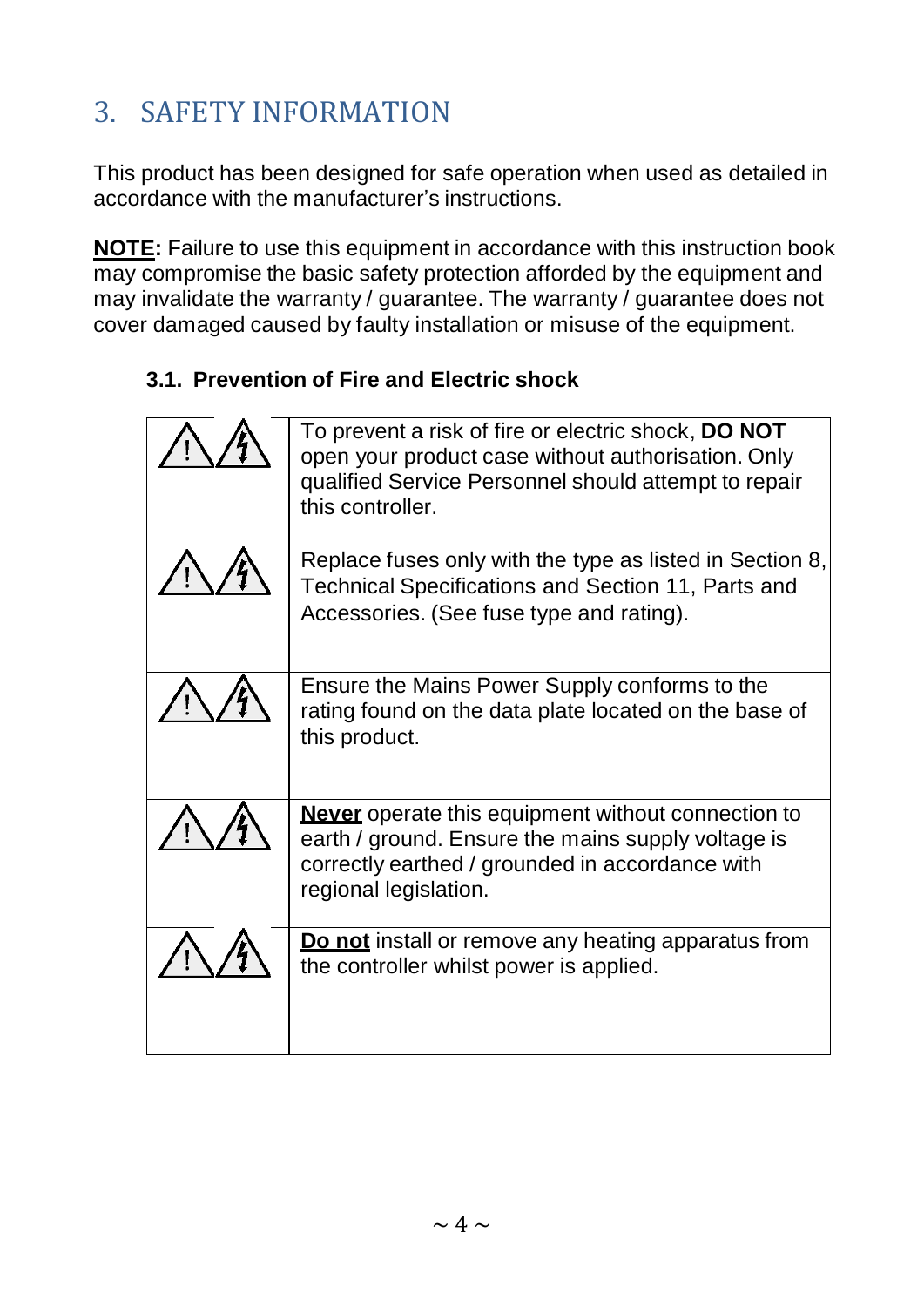## **3.2 General Safe Operating Practice**

| Always follow good laboratory practice when using<br>this equipment. Give due recognition to your<br>company's safety and legislative health & safety<br>procedures and all associated legislation applicable to<br>your area of operation. Check laboratory procedures<br>for substances being heated and ensure all hazards<br>(e.g. explosion, implosion or the release of toxic or<br>flammable gases) that might arise have been suitably<br>addressed before proceeding. When heating certain<br>substances, the liberation of hazardous gases may<br>require the use of a fume cupboard or other means of<br>extraction. |
|---------------------------------------------------------------------------------------------------------------------------------------------------------------------------------------------------------------------------------------------------------------------------------------------------------------------------------------------------------------------------------------------------------------------------------------------------------------------------------------------------------------------------------------------------------------------------------------------------------------------------------|
| Ensure equipment is used on a clean, dry, non-<br>combustible, solid work surface with at least 300mm<br>suitable clearance all around from other equipment.                                                                                                                                                                                                                                                                                                                                                                                                                                                                    |
| Do not position the product so that it is difficult to<br>disconnect from the mains supply.                                                                                                                                                                                                                                                                                                                                                                                                                                                                                                                                     |
| Do not immerse unit in water or fluids.                                                                                                                                                                                                                                                                                                                                                                                                                                                                                                                                                                                         |
| Do not spill substances onto this unit. If spillage does<br>occur, disconnect unit from mains supply and follow<br>instructions as detailed in Section 9, Maintenance.                                                                                                                                                                                                                                                                                                                                                                                                                                                          |
| To prevent overheating and potential fire do not cover<br>this product when connected to the power supply.                                                                                                                                                                                                                                                                                                                                                                                                                                                                                                                      |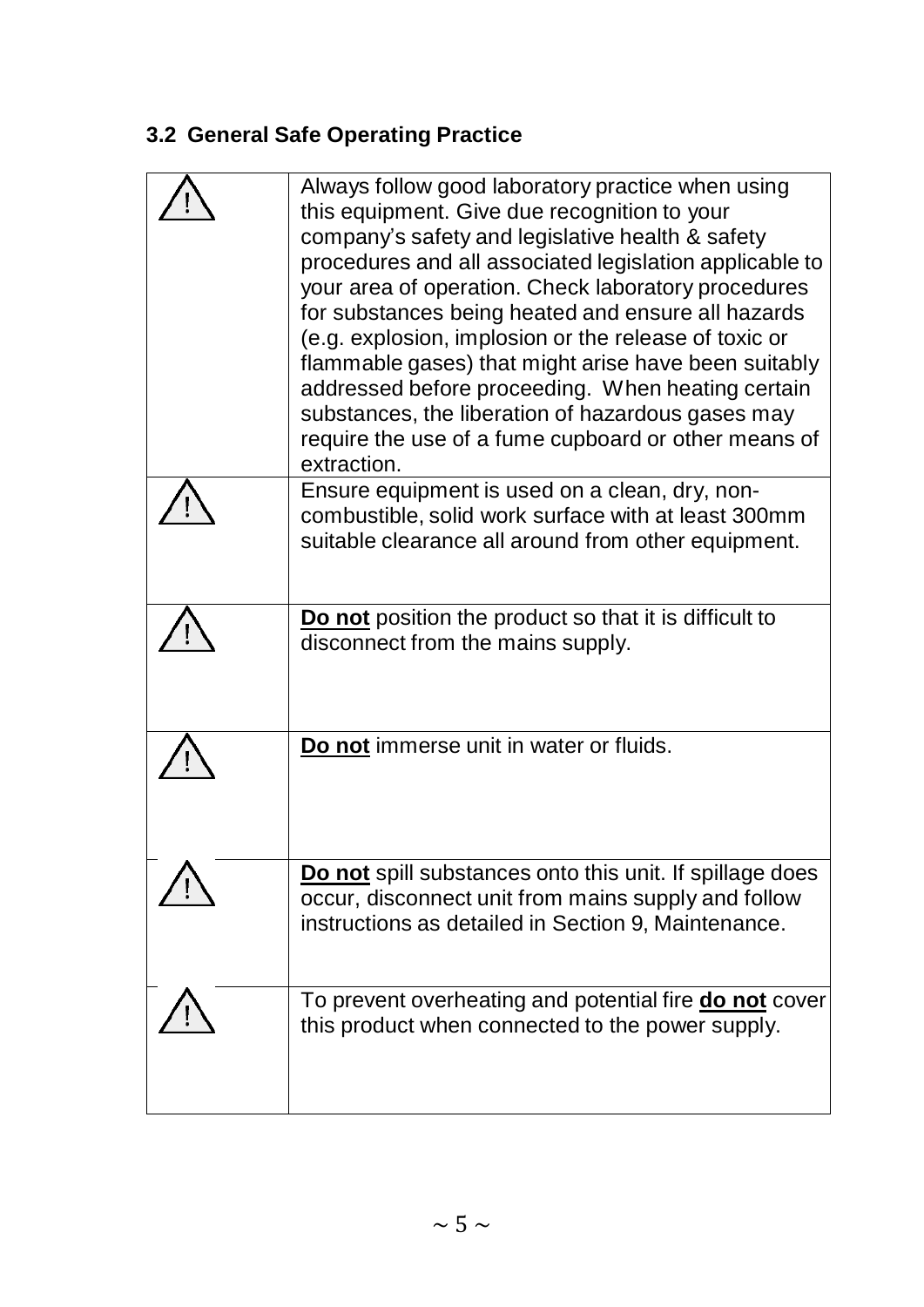| It is <b>not</b> recommended to leave any heating apparatus<br>unattended during operation.                                                                                                                                            |
|----------------------------------------------------------------------------------------------------------------------------------------------------------------------------------------------------------------------------------------|
| Only use Original Equipment Manufacture's spares<br>and accessories. Ref Section 11.                                                                                                                                                   |
| The equipment is not spark, flame or explosion proof<br>and has not been designed for use in hazardous<br>areas in terms of BSEN 60079-14:2014 and ATEX.<br>Keep flammable, low flash point substances away<br>from heating apparatus. |
| Do not operate or handle any part of this product with<br>wet hands.                                                                                                                                                                   |
| Keep the Mains Plug and Lead away from the heating<br>apparatus being controlled.                                                                                                                                                      |
| Refer to instruction book / product data label for the<br>resistive load of equipment to ensure controller is<br>suitable for application.                                                                                             |
| Always observe the manufacturer's operating and<br>safety instructions for the equipment to be connected<br>to the controller.                                                                                                         |

**NOTE:** *if this product is not used in accordance with the Manufacturer's Instructions, then the basic safety protection afforded by the equipment may not be preserved and the guarantee invalidated.*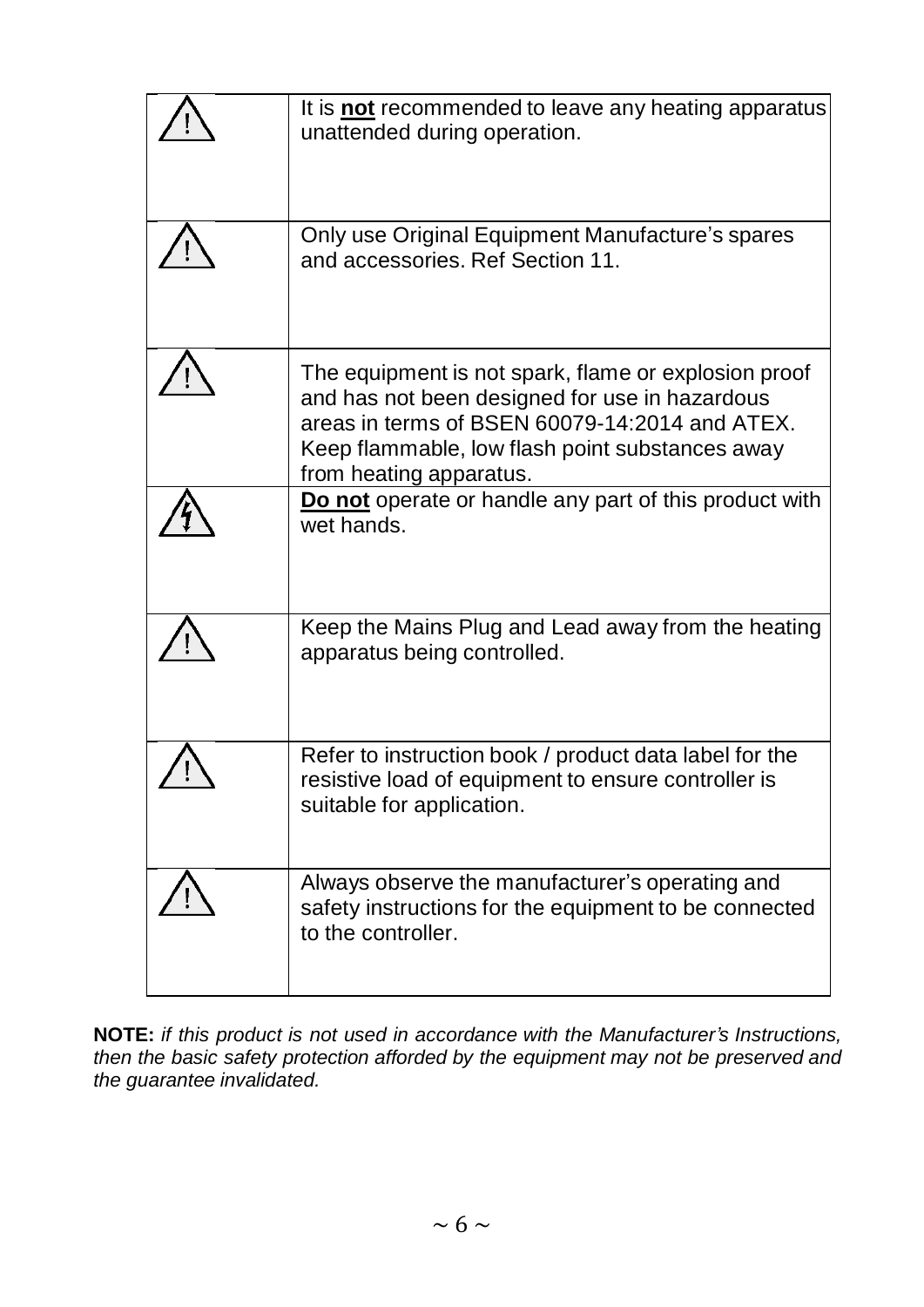# <span id="page-8-0"></span>4. UNPACKING AND CONTENTS

| Item<br>No. | Description                                                                                                        | Qt |
|-------------|--------------------------------------------------------------------------------------------------------------------|----|
|             | Mains lead and moulded IEC plug and lead set.<br>(Variation from illustration depending on UK, EU and US outlets). |    |
| 2           | Power Adapter                                                                                                      |    |
| 3           | EHTLC 75 or 150 Digital Controller                                                                                 |    |
| 4           | <b>Instruction Book</b>                                                                                            |    |
| 5           | Heated Transfer Line (if ordered with controller).                                                                 |    |



| For future reference,<br>please record your | <b>Serial Number</b> | <b>Model Number</b> |
|---------------------------------------------|----------------------|---------------------|
| product's serial and<br>model numbers       |                      |                     |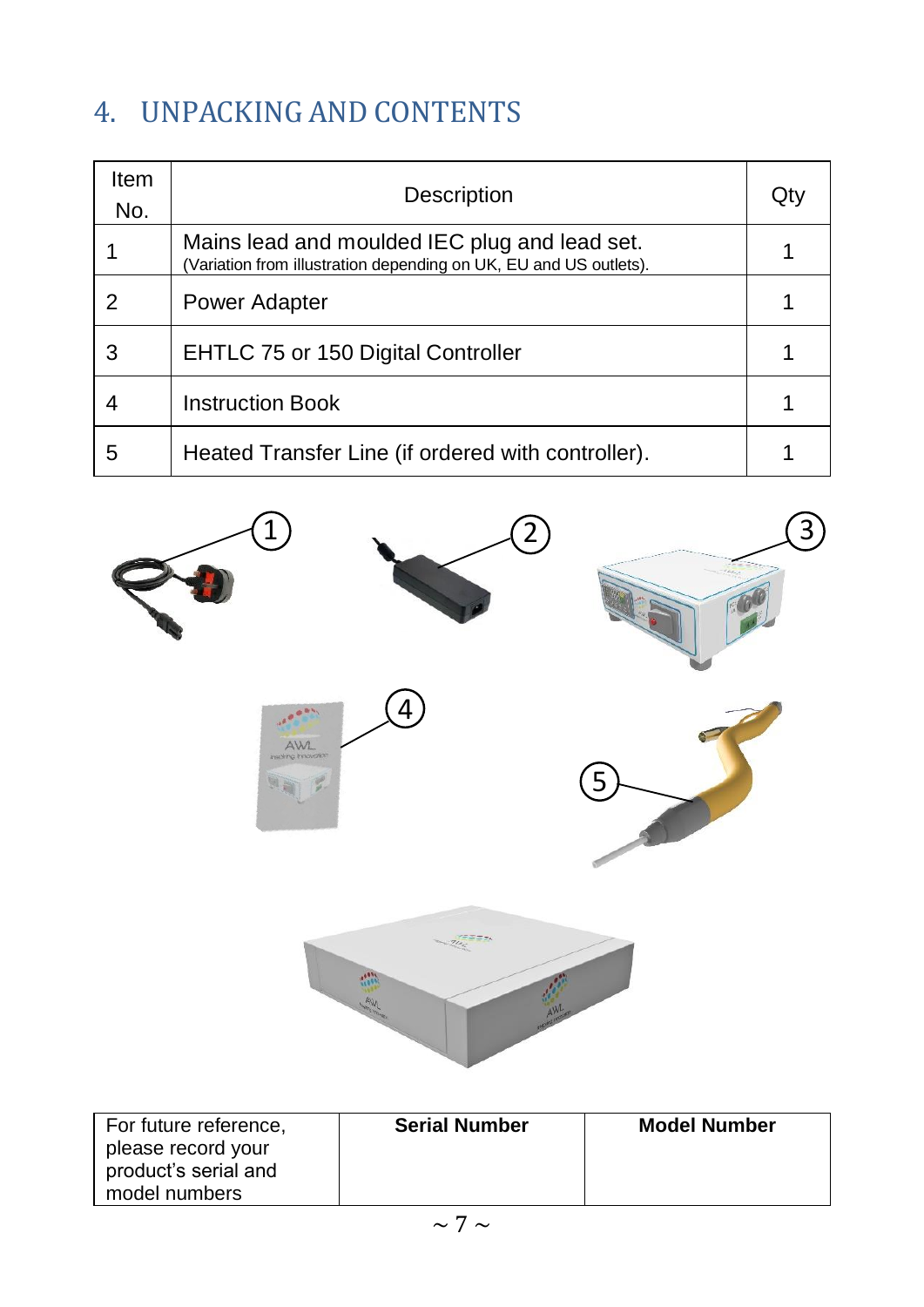# <span id="page-9-0"></span>5. INSTALLATION

- 5.1 This equipment is designed for safe operation under the following conditions:-
	- Indoor use.
	- Temperatures between -10°C and +50°C.
	- Maximum relative humidity 80% for temperatures up to 31°C decreasing linearly to 50% relative humidity at  $40^{\circ}$ C.
	- Mains supply voltage fluctuations up to  $\pm$  10% of the nominal voltage.
- 5.2 This equipment must be earthed / grounded to a fixed earth / grounded mains socket outlet. The mains supply is to be earthed / grounded in accordance with current legislation.
- 5.3 Ensure only the correct rated mains input fuses are fitted. (Where applicable, ensure the correct mains cable fuse is fitted). See Section 8, Technical Specification, of this instruction book.
- 5.4 Check the voltage on the product data label of this unit. Ensure the rating conforms to your local supply. Only connect to AWL heated transfer / sample lines. Refer to Technical Specification, Section 8 of this instruction book.
- 5.5 This product must be connected to a mains supply source which incorporates an RCD or GFCI device.
- 5.6 The unit is supplied with a moulded mains cord and plug set wired as follows:-

**Live - Brown**

**Neutral - Blue**

**Earth - Green / Yellow**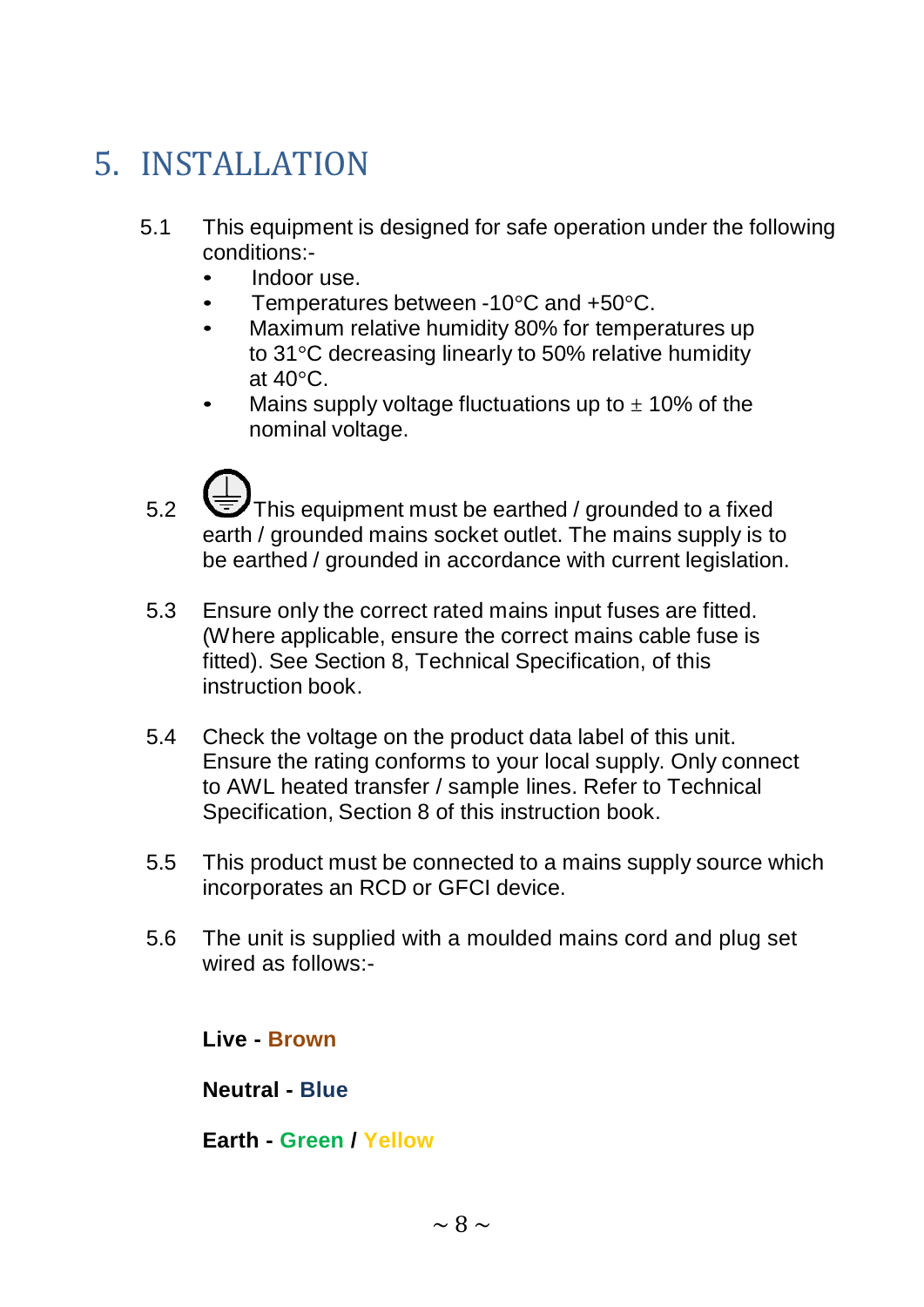## <span id="page-10-0"></span>6. ENVIRONMENTAL PROTECTION

6.1 Maximum consideration has been given to environmental issues within the design and manufacturing process without compromising end product performance and value.



6.2  $\bigoplus$ Packaging materials have been selected such that they may be sorted for recycling.



- 6.3 AA At the end of your product and accessory's life, it must not be discarded as domestic waste.
- 6.4 This product should only be dismantled for recycling by an authorised recycling company.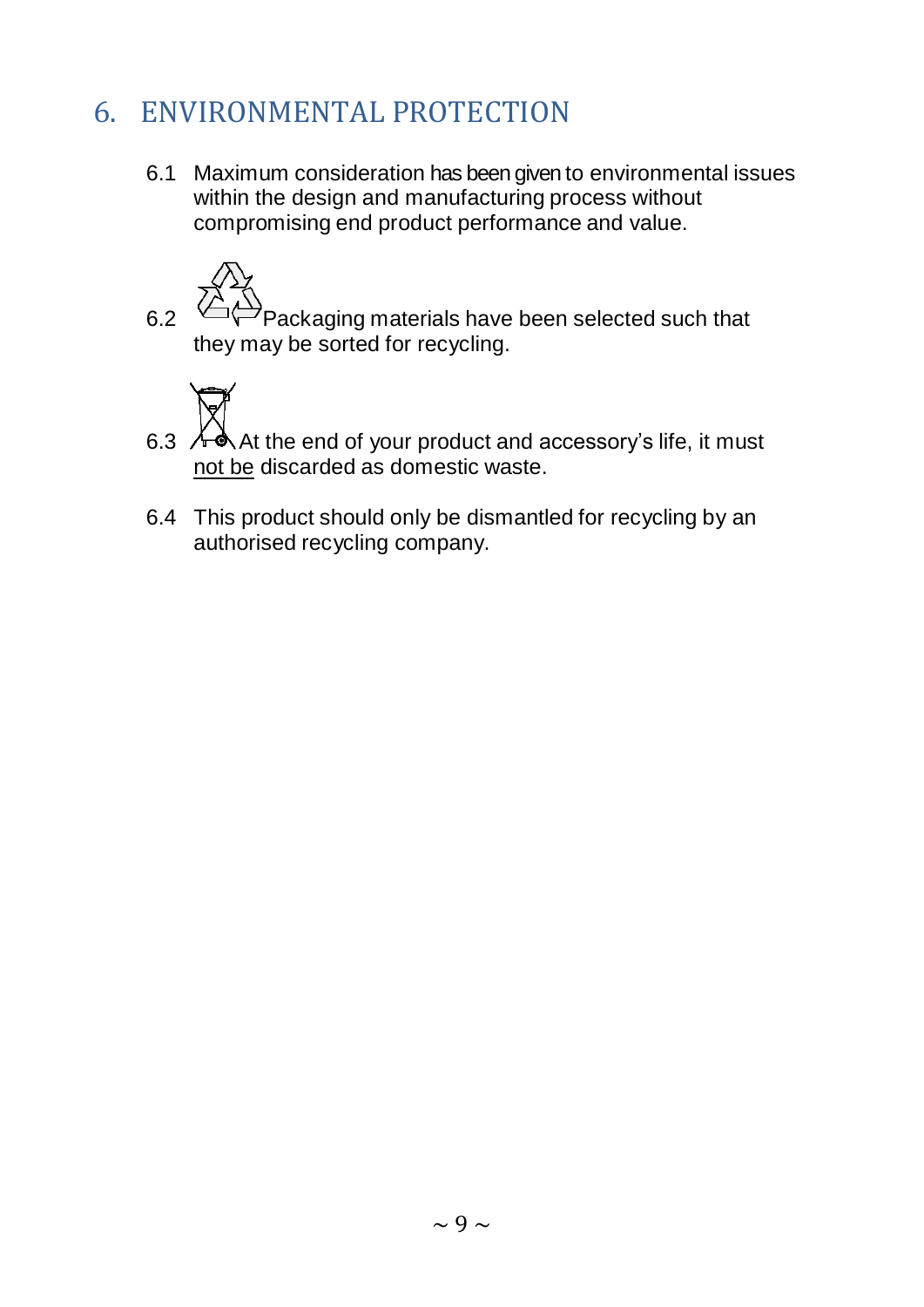## <span id="page-11-0"></span>7. PRODUCT OPERATION

7.1 The EHTLC controller has been designed for easy operation. The illustrations below show detailed layouts of this control unit.



- 1- 24V Power Supply Input Socket
- 2- 24V Power Outlet Socket to heating device
- 3- Temperature Display and Setpoint Control Buttons
- 4- Power ON / OFF
- 5- Thermocouple Input Socket
- 6- Fuse TC1 (1A)
- 7- Fuse FC2 (6A HTLC 75 or 10A HTLC 150)
- 8- Serial Number / Warning Label and Data Plate Label

#### *Check the data plate label and ensure your mains electrical supply voltage is compatible with this product.*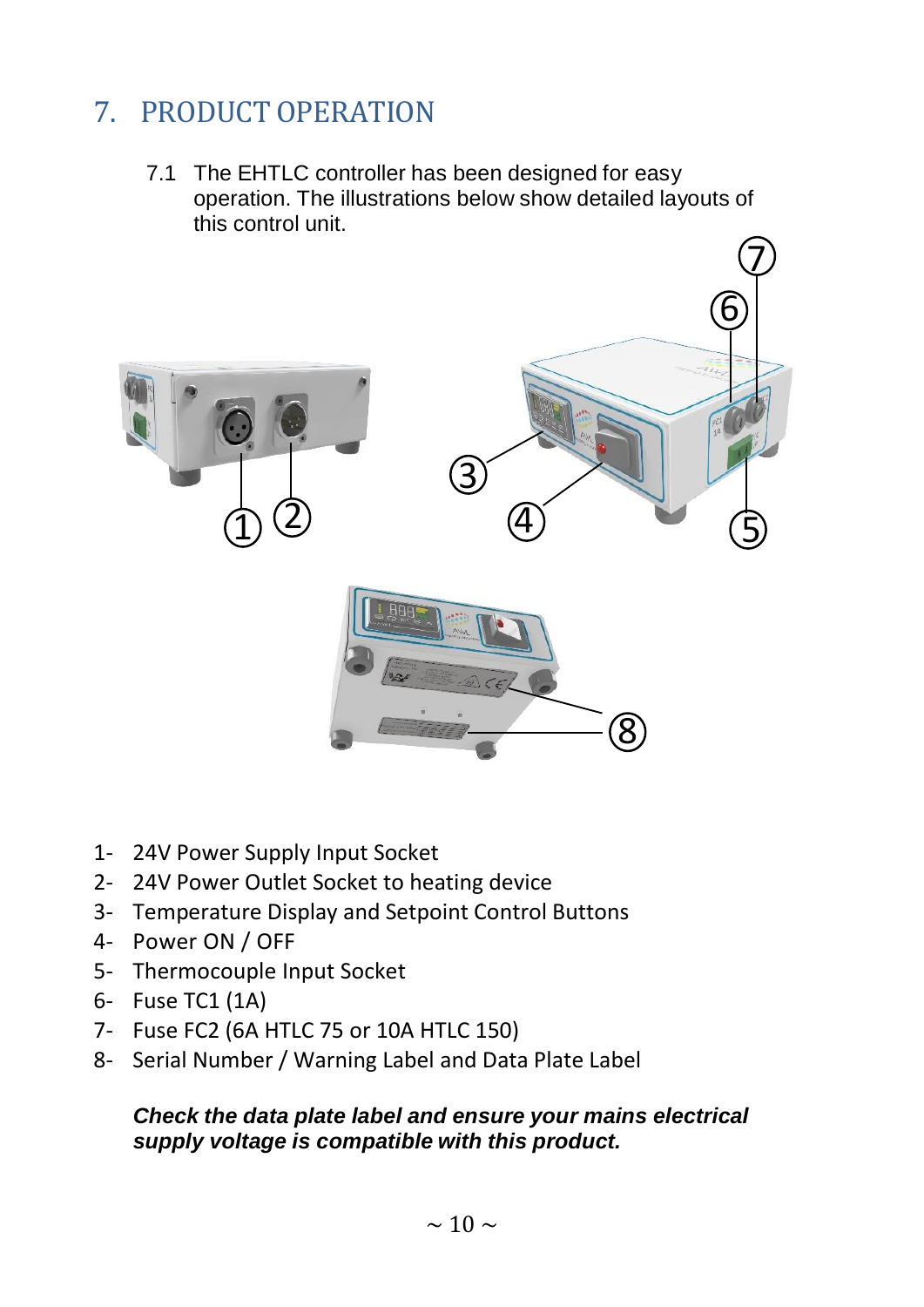### **7.2 Connecting the instrument**

- 7.2.1 Connect the AC to DC power adaptor to the controller power input socket  $\Phi$ *Refer to section 7.1 for further details.*
- 7.2.2 Connect the heating device to the controller power output socket 2
- 7.2.3 Connect a K-Type thermocouple to the controller socket  $\Phi$  and position the sensor such that it is measuring the temperature of the medium which you wish to control.
- 7.2.4 Switch the power on to the controller by pressing switch  $\Phi$  to the ON position. The switch lamp will illuminate confirming the power is on.
- *Note: Should the temperature probe become disconnected or fail 'open' circuit, the display will indicate "S.ERR". Reconnect or replace the thermocouple to read the temperature.*

#### **7.3 Using the Controller in Display mode**

Plug in any 'K' Type thermocouple with a mini thermocouple plug into the controller socket  $\circledS$  to display temperature. *Refer to section 7.1 for further details.*

*Note: Ensure that there is no heating device connected to the EHTLC controller socket . Failure to remove any heating device when using an external thermocouple may result in the heating device overheating.* 

*Note: Should the temperature probe become disconnected or fail 'open' circuit, the display will indicate "S.ERR". Reconnect or replace the thermocouple to read the temperature.*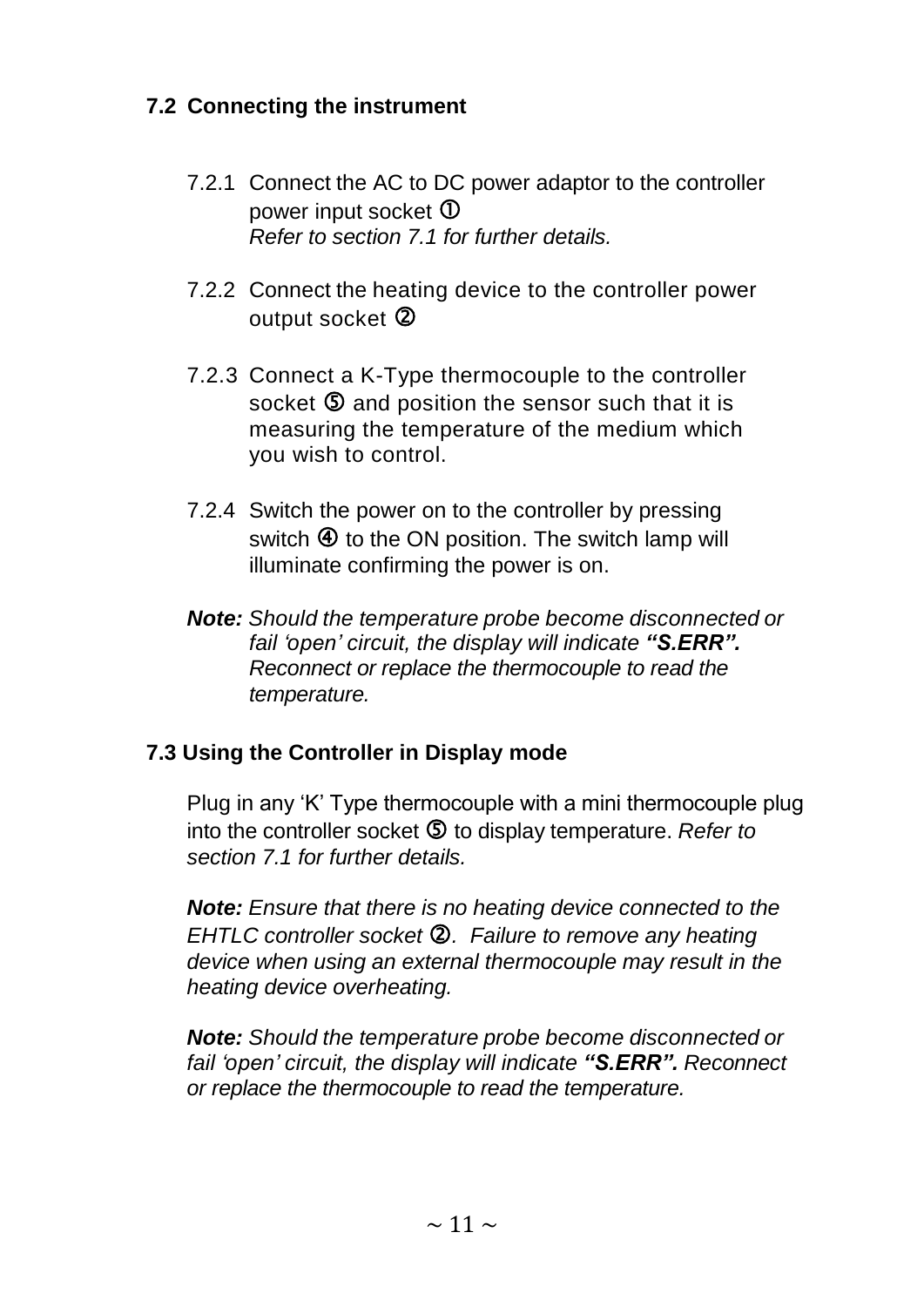### **7.4 Control Modes Explained**

#### **7.4.1 Display mode**

As a temperature meter. Plug in any 'K' Type thermocouple with a mini thermocouple plug into the controller socket  $\mathbb G$  to display temperature. *Refer to section 7 for further details.*

*Note: Ensure that there is no heating device connected to the EHTLC controller socket . Refer to section 7 for further details. Failure to remove any heating device when using an external thermocouple may cause the heating device overheating.* 

### **7.4.2 On-Off Control plus Hysteresis**

The On / Off controller output has only two states. Fully on and fully off. Fully on is when the temperature is anywhere below set point, and fully off, when the temperature is anywhere above the desired set point.

To prevent detrimental control chattering as the temperature crosses the set point, an On / Off differential or 'hysteresis' has been be added to the controller function.

The hysteresis value is set at 1°C, the controller will switch off once the set point temperature has been reached and will not switch back on again until the measured temperature falls 1°C below the set point.

For example, in a heating application, with a 150°C set point and a 1°C hysteresis value entered, the controller will switch off at 150°C and will not come back on again until the temperature falls to 149°C.

On / Off functions are only accurate when the heating mass is relatively large, Temperature overshoot may occur when the line is empty or low flow conditions.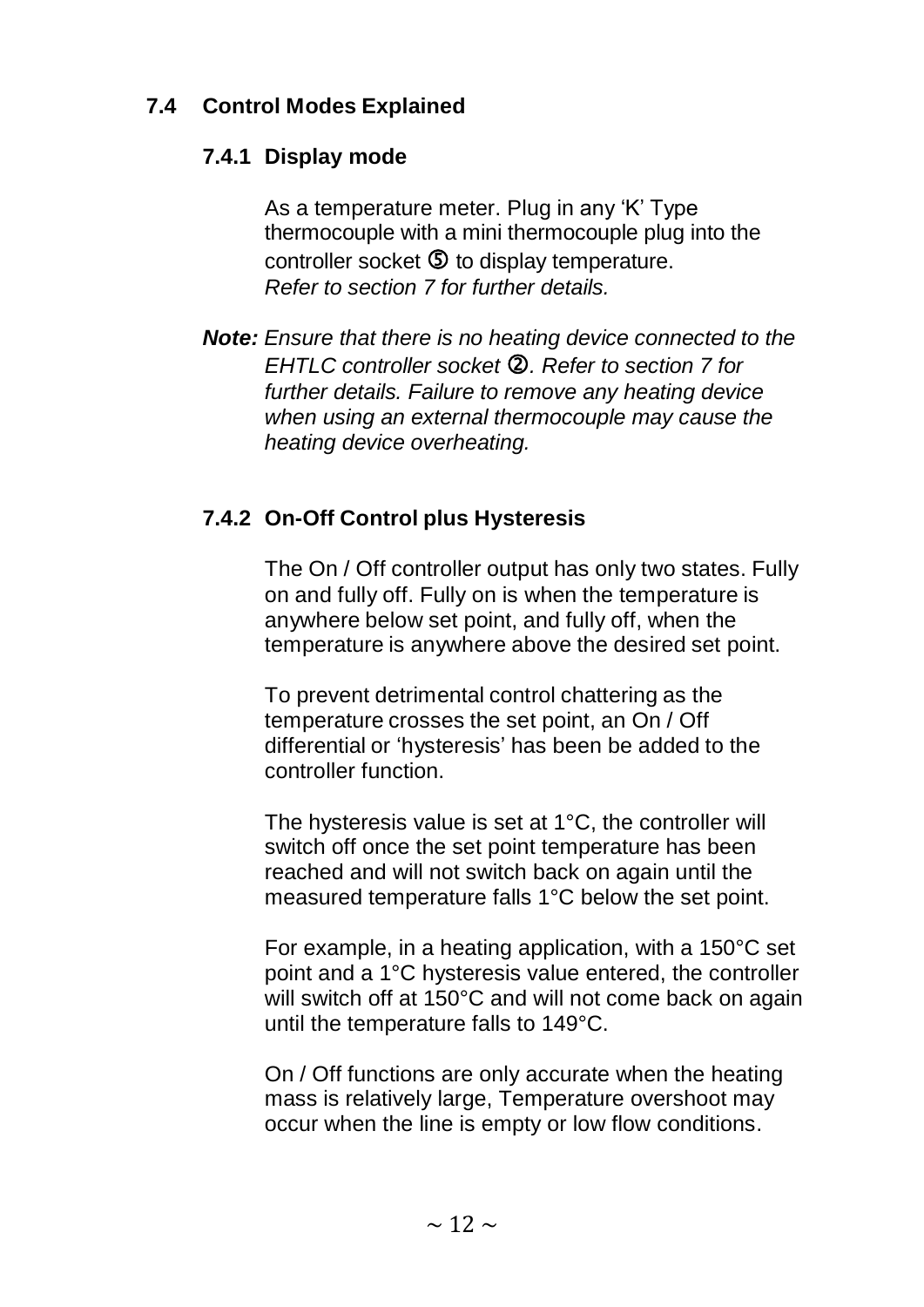### **7.5 Front Panel Controls**

The EHTLC controllers have 5 front panel keys. From left to right the first three buttons are disabled and only used during the factory setup.

- 7.5.1 The  $\Box$  key is used to increase the value of the parameter shown on the display or to scroll through the parameter menu.
- 7.5.2 The  $\sum_{n=1}^{\infty}$  key is used to decrease the value of the parameter shown on the display or to scroll through the parameter menu.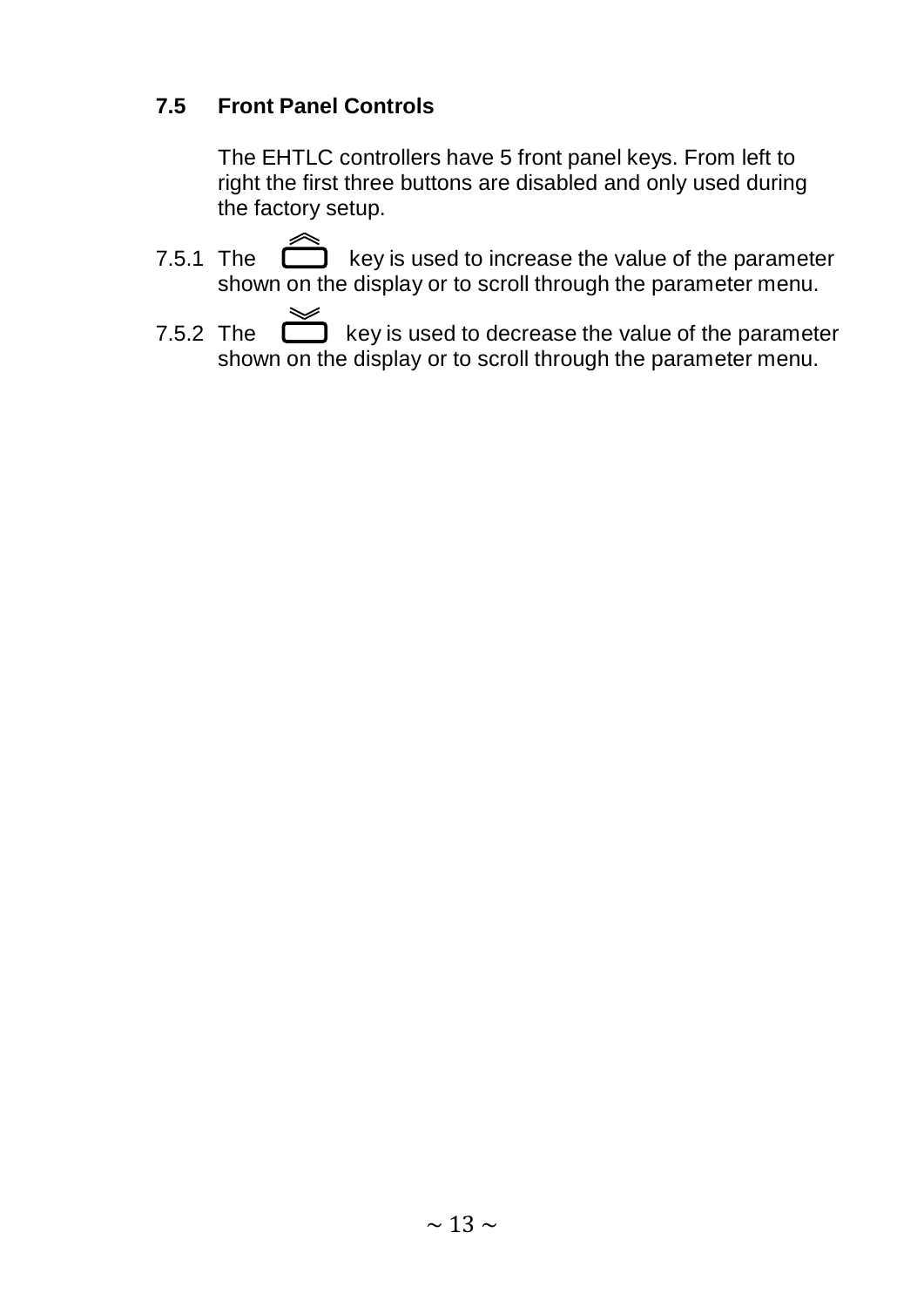### **7.6 Entering the Set point**

**7.6.1** The temperature setpoint is displayed in green on the lower right-hand side of the screen

Press the setpoint UP or DOWN button to adjust the temperature setpoint. When the setpoint buttons are released and the process temperature is less than the setpoint the controller output will be switched ON. The heat output is ON when the 'OUT' symbol is illuminated on the top right of the screen.

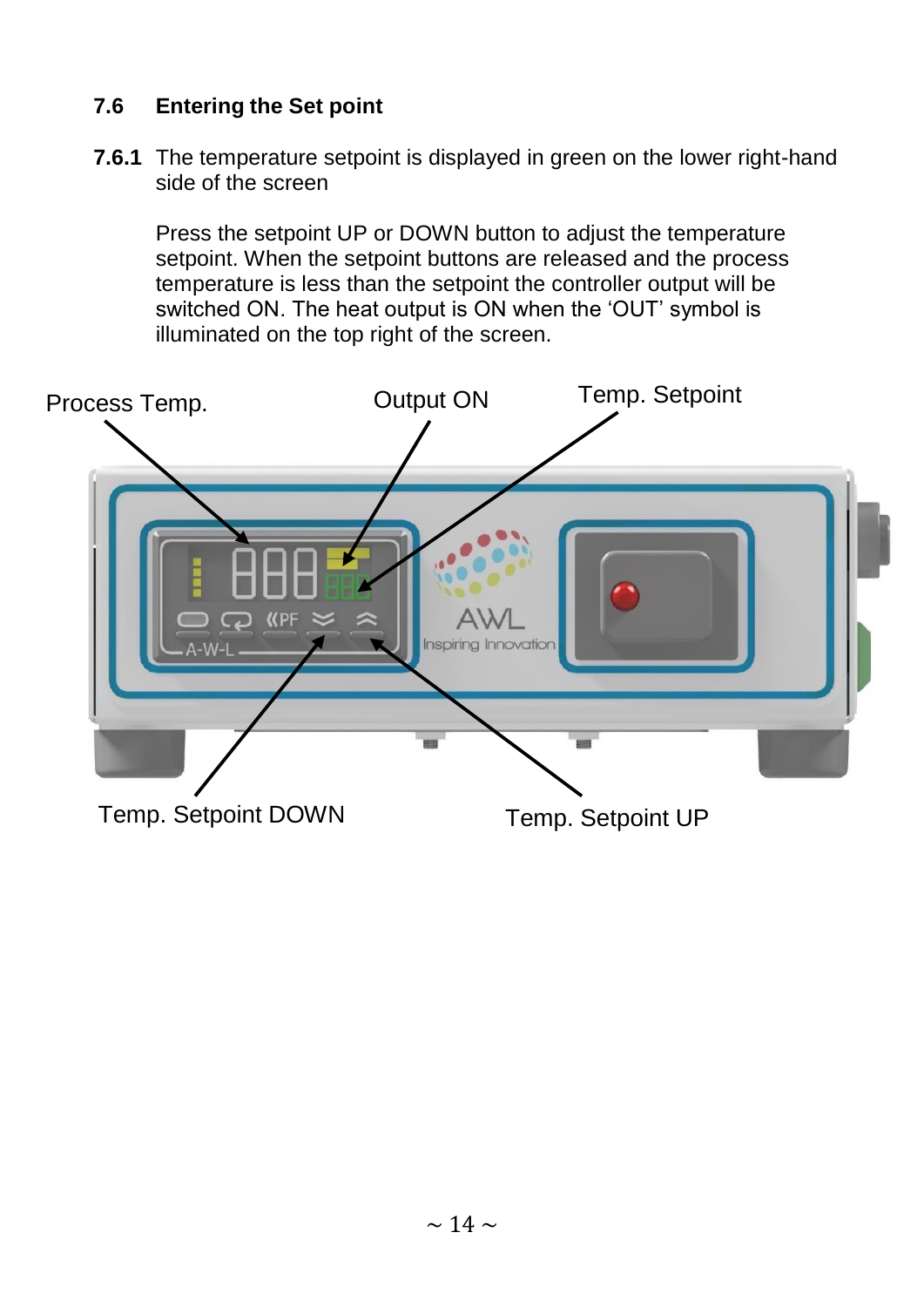## <span id="page-16-0"></span>8. TECHNICAL SPECIFICATION

| Mains supply voltage                  | 110-240V~AC 50/60 Hz - (EHTLC 75/150)                           |  |  |  |
|---------------------------------------|-----------------------------------------------------------------|--|--|--|
| Maximum Input Current                 | 1.85A 115 VAC, 1.0A 230 VAC - (EHTLC 75)                        |  |  |  |
| Maximum Input Current                 | 3.0A 115 VAC, 1.5A 230 VAC - (EHTLC 150)                        |  |  |  |
| Fuse rating at                        | 230V / 3A (HTLC75) 230V / 5A (EHTLC150)                         |  |  |  |
| Relay output                          | EHTLC 75 10A EHTLC 150 2 x 10A                                  |  |  |  |
| Mains Input                           | Detachable 3-core mains cable with moulded<br><b>IEC</b> socket |  |  |  |
| Temperature Probe Input               | 2-pin mini thermocouple socket                                  |  |  |  |
| <b>Case Construction</b>              | <b>Powder Coated Steel</b>                                      |  |  |  |
| Power On / Off control                | <b>Rocker Switch</b>                                            |  |  |  |
| Output Fuse 24VDC Rated:              |                                                                 |  |  |  |
| EHTLC 75                              | FC1 (1A Fuse)<br>FC2 (6A Fuse)                                  |  |  |  |
| EHTLC 150                             | FC1 (1A Fuse)<br>FC2 (10A Fuse)                                 |  |  |  |
| Net Weight, including power<br>supply | <b>EHTLC 75 1.75kg</b><br><b>EHTLC 150 2.55kg</b>               |  |  |  |



**Do not allow this product to come into contact with liquid. The Ingress protection rating for this product is classified as IPX0.**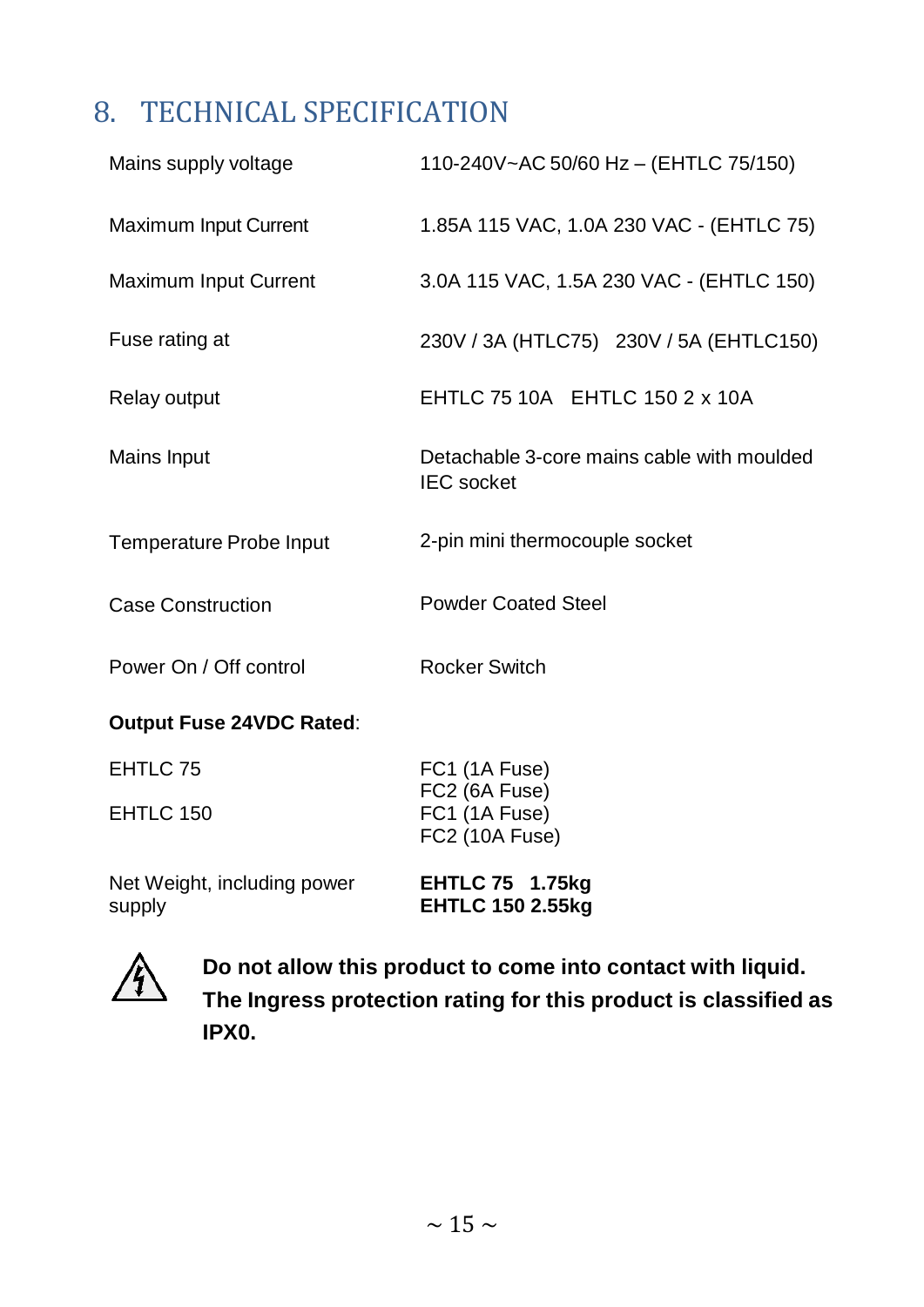### **8.1. Dimensions**



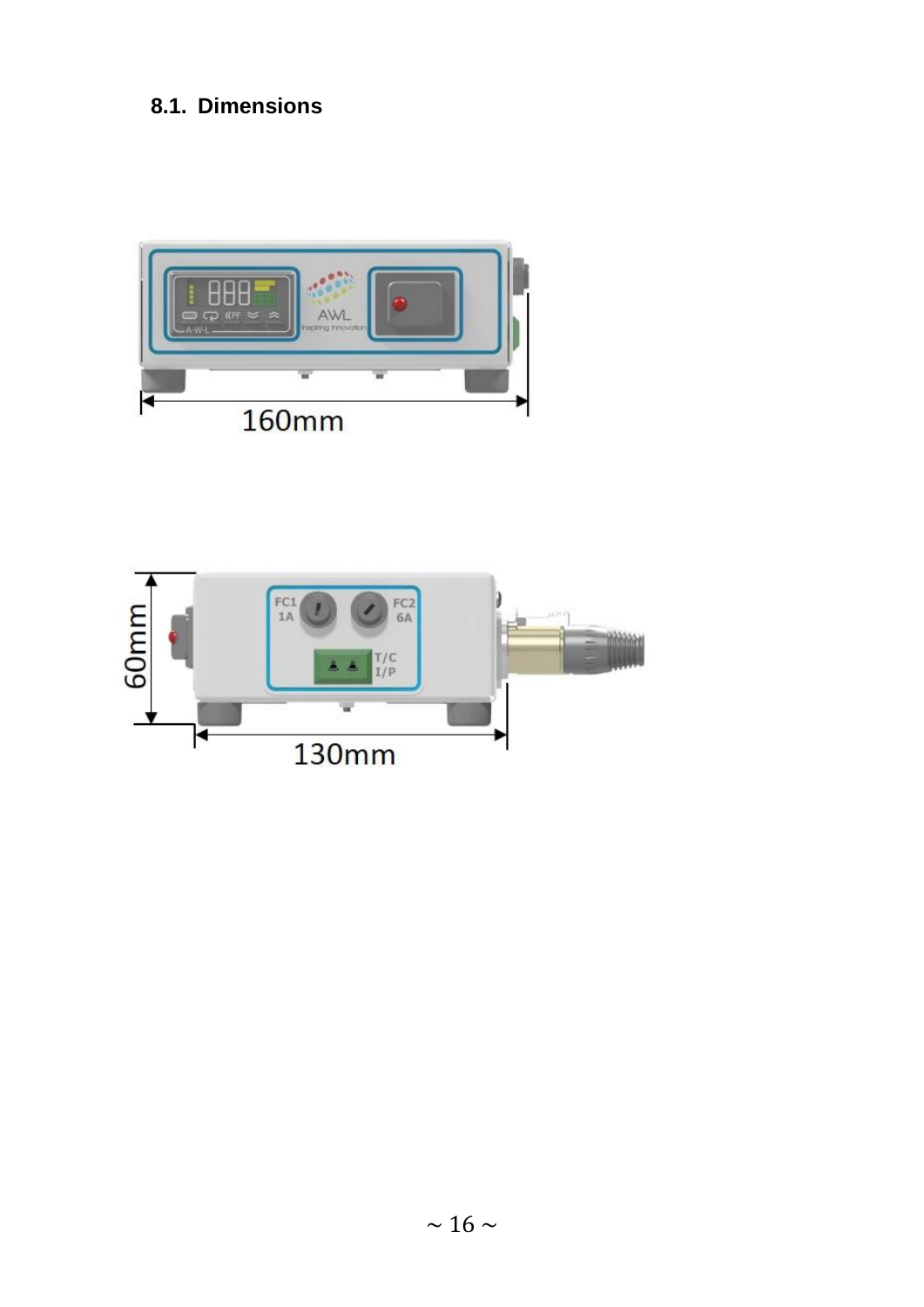## <span id="page-18-0"></span>9. MAINTENANCE

### **9.1 General Information**





Unplug the unit from the mains voltage supply before undertaking any maintenance tasks.

**Maintenance should only be carried out by a competent electrician under the direction of the Responsible Body. Failure to do so may result in damage to the product and in extreme cases be a danger to the end user.**

With proper care in operation, this equipment has been designed to give many years of reliable service. Contamination or general misuse will reduce the effective life of this product and may cause a hazard.

Maintenance for the unit should include:

- Periodic electrical safety testing (an annual test is recommended as the minimum requirement).
- Regular inspection for damage with particular attention to the mains lead and plug set.
- Routine cleaning of the equipment should be undertaken using a clean cloth.

#### **DO NOT USE SOLVENTS FOR CLEANING ANY PART OF THIS EQUIPMENT.**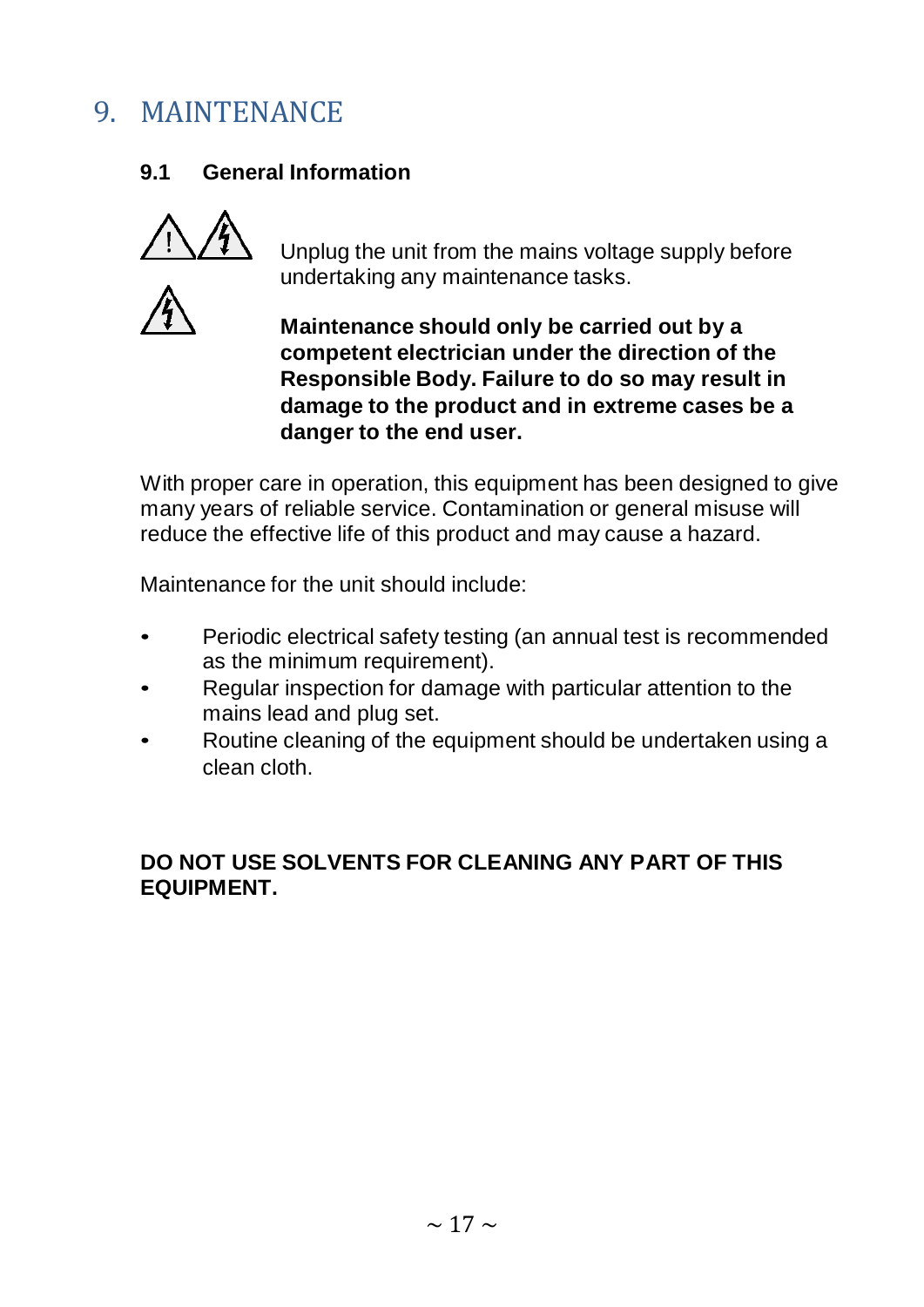#### **9.2 Fuse Replacement**

The mains fuse holder is located at the side of this product. Refer to Section 8, Technical Specification, 'Fuse Rating' for correct fuse type and rating.

To replace the fuse:

- Turn your product off and remove it from the mains supply
- Remove the fuse holder by unscrewing in a counter-clockwise direction using a screwdriver and fit replacement fuse.
- After the replacement fuse has been fitted, replace the fuse holder and tighten in a clockwise direction using a screwdriver.

See Section 11 for further details on fuse specifications and ordering replacements.

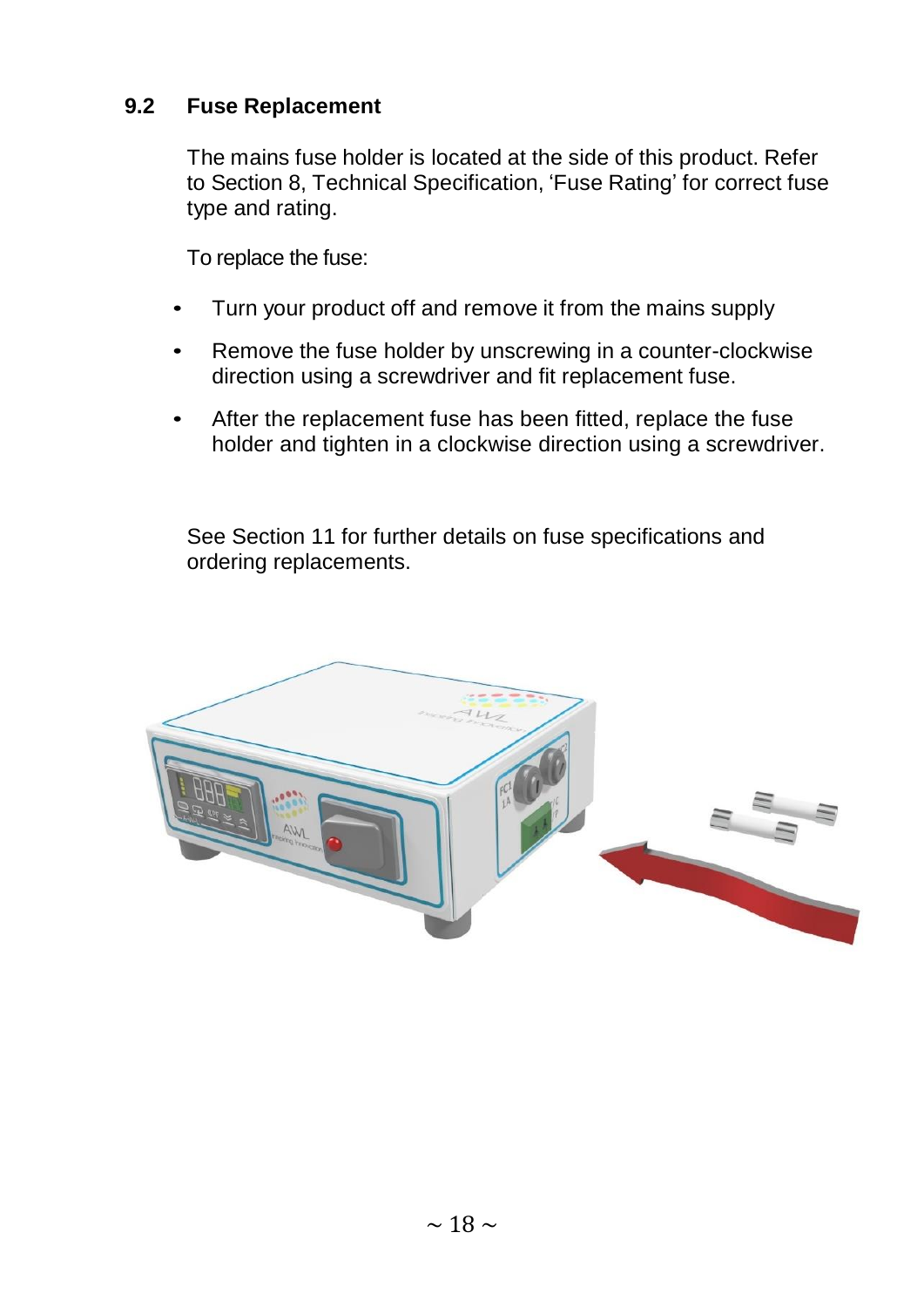### **9.3 Servicing**

This product should be serviced by an AWL Engineer or by an agent on behalf of AWL. If in doubt, contact AWL. See Section 10.

#### **9.4 Spillage and Decontamination**

In the event of spillage switch off and unplug this product from the mains electrical supply. Wipe off all excess liquid from the unit and surrounding area using an absorbent soft cloth.

If in doubt, please consult Customer Support. Refer to Section 10.



**If the equipment has been exposed to contamination, the Responsible Body is responsible for carrying out appropriate decontamination. If hazardous material has been**

**spilt on or inside the equipment, decontamination should only be undertaken under the control of the Responsible Body with due recognition of possible hazards. Before using any cleaning or decontamination method, the Responsible Body should check with the manufacturer that the proposed method will not damage the equipment.**

**Prior to further use, the Responsible Body shall check the electrical safety of the unit. Only if all safety requirements are met can the unit be used again. The above procedure is intended as a guide. Should spillage occur with a toxic or hazardous fluid then special precautions may be necessary.**

#### **Decontamination Certificate**

**Note:** In the event of this equipment or any part of the unit becoming damaged, or requiring service, the item(s) should be returned to the manufacturer for repair accompanied by a decontamination certificate. **Copies of the Certificate are available from any authorised distributor or directly from the manufacturer. Appendix A of this instructions book may be copied and enlarged.**

**At the end of life, this product must be accompanied by a Decontamination Certificate. See section 6.3 and 6.4**

**If in doubt, please consult Customer Support. Refer to section 10.**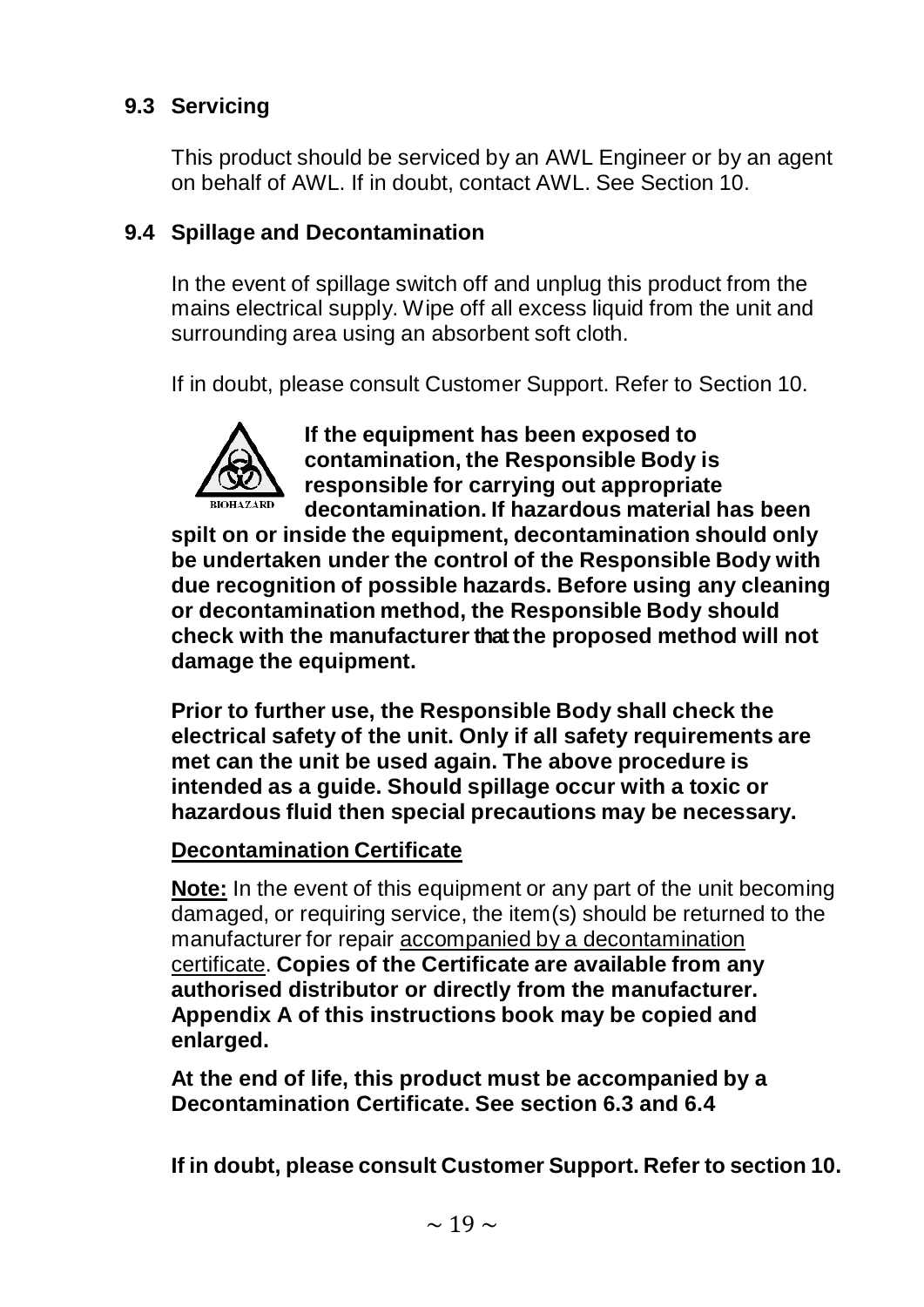## <span id="page-21-0"></span>10. CUSTOMER SUPPORT

For help and support in using this product, please contact Alconbury Weston Limited at the following address:

Alconbury Weston Limited Oldfield House Galveston Grove Fenton Staffordshire ST4 3PE UK.

Tel: +44(0)1782 413427

| General enquiries: | enquiries@a-w-l.co.uk |
|--------------------|-----------------------|
| Order enquiries:   | sales@a-w-l.co.uk     |
| Technical support: | support@a-w-l.co.uk   |
|                    |                       |

• Website: www.a-w-l.co.uk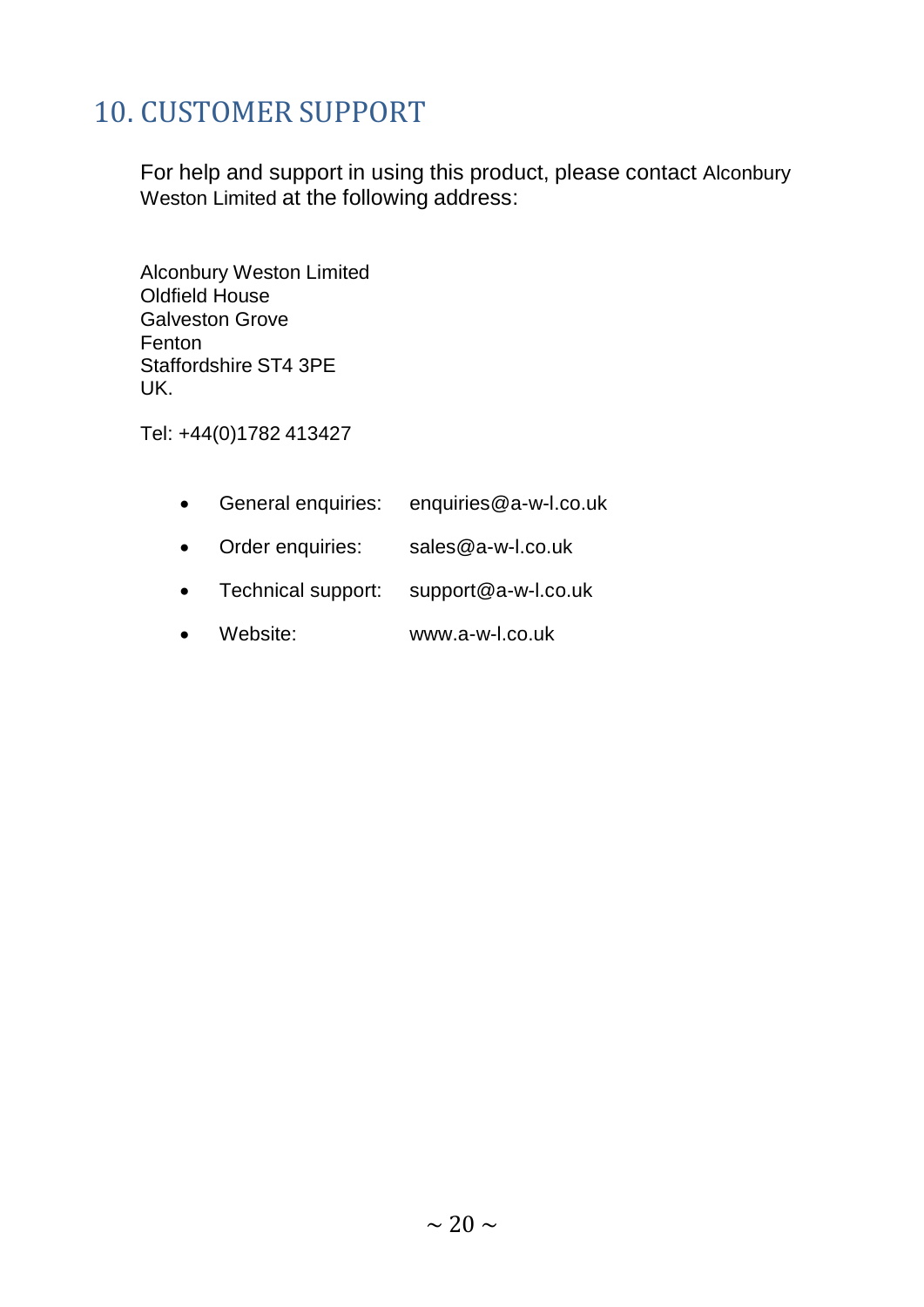## <span id="page-22-0"></span>11. PARTS AND ACCESSORIES

### **Replacement Fuses:**

| EHTLC 75 / 150 | FC1 (1A Fuse)  | PN 668-5966 |
|----------------|----------------|-------------|
| EHTLC 75       | FC2 (6A Fuse)  | PN 911-3427 |
| EHTLC 150      | FC2 (10A Fuse) | PN 668-6017 |

#### **Mains Leads:**

| UK Mains Lead -5A UK Plug 2m<br>Part Number 0890959 |  |
|-----------------------------------------------------|--|
| EU Mains Lead 2m<br>Part Number 0890960             |  |
| USA/Canada Mains Lead 2m<br>Part Number 0890961     |  |

### **Power Adapters:**

| Power Adapter 160W 24V 6.67A for<br>EHTLC-75<br>Part Number 0890791        |  |
|----------------------------------------------------------------------------|--|
| Power Adapter 280.08W 24V 11.67A for<br>$EHTLC-150$<br>Part Number 0890923 |  |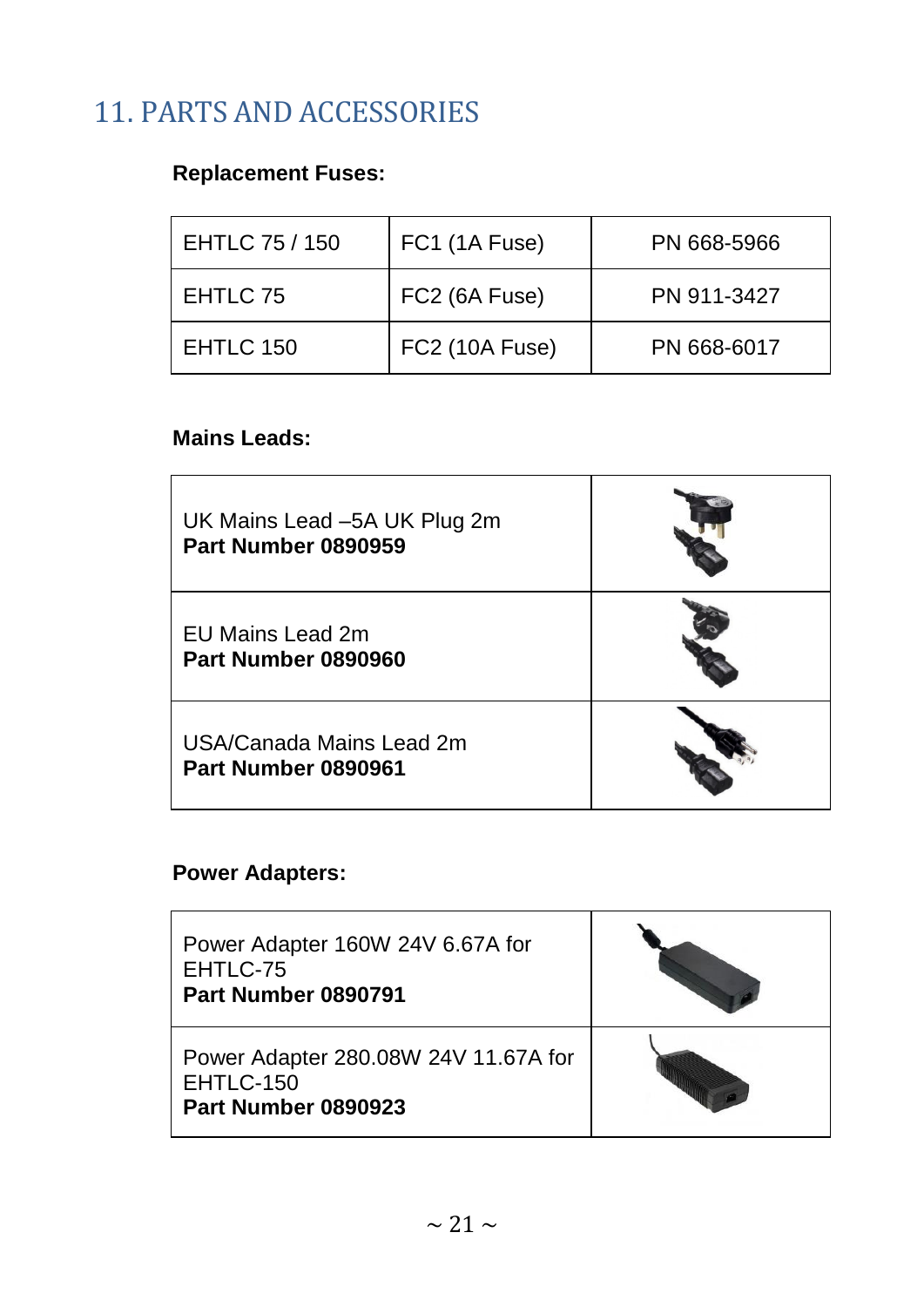### **APPENDIX 'A' - DECONTAMINATION CERTIFICATE**

| <b>Alconbury Weston Ltd.</b><br>Oldfield House, Galveston Grove, Fenton, Staffordshire ST4 3PE UK                                                                                                                                                                                                  |                            |                                                                                                     |                   |                        |
|----------------------------------------------------------------------------------------------------------------------------------------------------------------------------------------------------------------------------------------------------------------------------------------------------|----------------------------|-----------------------------------------------------------------------------------------------------|-------------------|------------------------|
|                                                                                                                                                                                                                                                                                                    |                            | Tel: +44(0)1782 413427    E-mail: support@a-w-l.co.uk                                               |                   |                        |
|                                                                                                                                                                                                                                                                                                    |                            | <b>DECONTAMINATION CLEARANCE CERTIFICATE</b>                                                        |                   |                        |
| For the Inspection, Repair or Return of Medical, Laboratory or Industrial<br>Equipment.<br>Prior to a Service Engineer working on equipment that has been in an<br>environment where substances hazardous to health may have been used, you<br>are requested to provide the following information: |                            |                                                                                                     |                   |                        |
|                                                                                                                                                                                                                                                                                                    | Company:                   |                                                                                                     |                   |                        |
|                                                                                                                                                                                                                                                                                                    | Address:                   |                                                                                                     |                   |                        |
|                                                                                                                                                                                                                                                                                                    | Contact Name:              |                                                                                                     | Dept.             |                        |
| Email:                                                                                                                                                                                                                                                                                             |                            |                                                                                                     | Tel.              |                        |
|                                                                                                                                                                                                                                                                                                    | <b>PRODUCT INFORMATION</b> |                                                                                                     |                   |                        |
|                                                                                                                                                                                                                                                                                                    | Model:                     |                                                                                                     | <b>Serial No.</b> |                        |
| Has the equipment been exposed to any of the following? Please answer all<br>1.<br>questions by deleting YES/NO as applicable and by providing details in<br>section 2 below.                                                                                                                      |                            |                                                                                                     |                   |                        |
| A                                                                                                                                                                                                                                                                                                  | specimen                   | Blood, body fluids, pathological                                                                    | YES / NO          | Provide details if YES |
| B                                                                                                                                                                                                                                                                                                  | become a hazard            | Biodegradable material that could                                                                   | YES / NO          | Provide details if YES |
| С                                                                                                                                                                                                                                                                                                  | Other biohazard            |                                                                                                     | YES/NO            | Provide details if YES |
| D                                                                                                                                                                                                                                                                                                  | to health                  | Chemical or substances hazardous                                                                    | YES / NO          | Provide details if YES |
| Е                                                                                                                                                                                                                                                                                                  | activity                   | Radioactive substances. State<br>name(s) and quantities of isotopes<br>and checks made for residual | YES / NO          | Provide details if YES |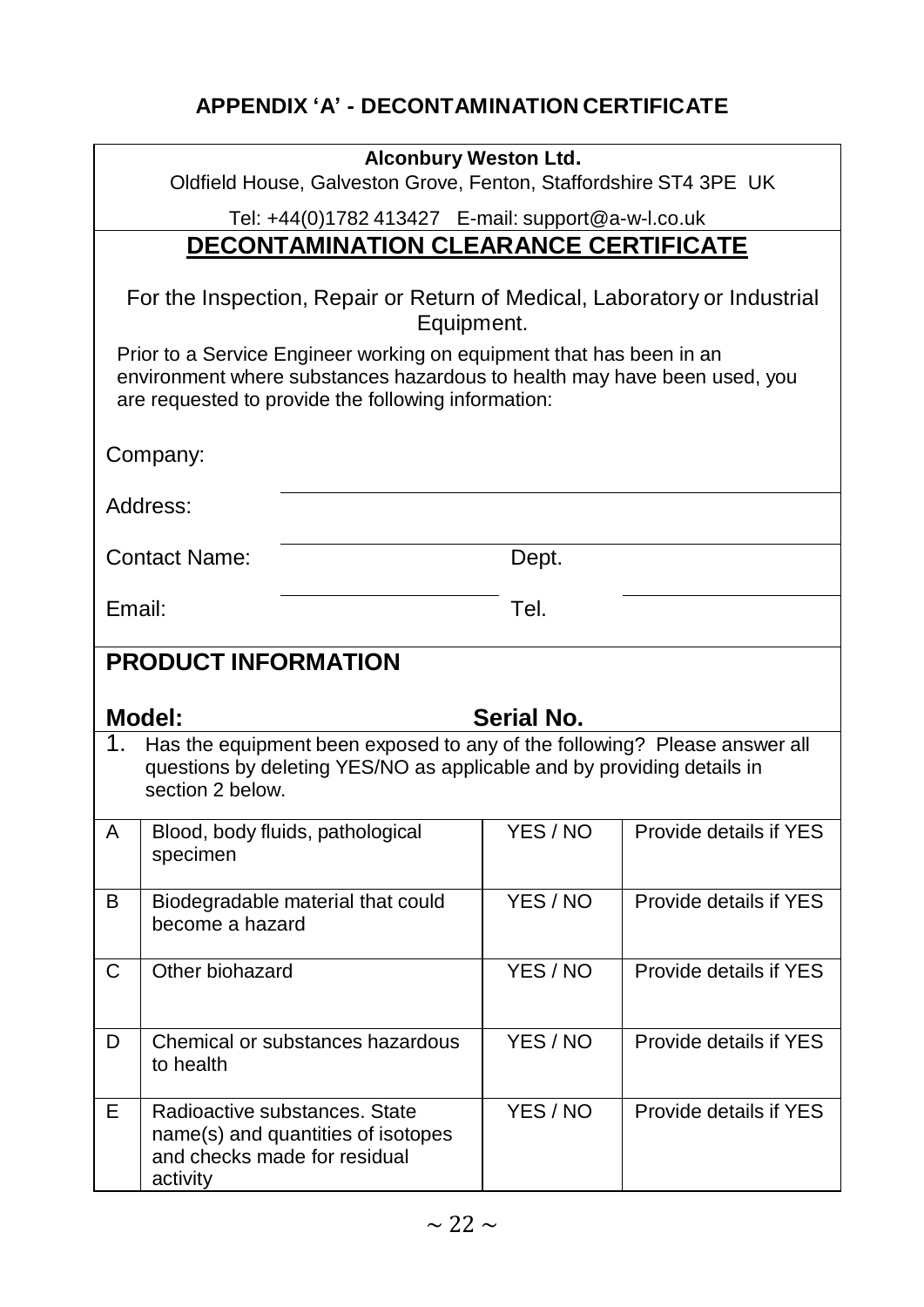| 2. Please provide details of any hazard present as indicated above. Include |
|-----------------------------------------------------------------------------|
| details of names and quantities of agents as appropriate.                   |

3. Your method of decontamination (please describe):

4. Are there likely to be any areas of residual contamination (please specify):

| I declare that the above information is true and complete to the |
|------------------------------------------------------------------|
| best of my knowledge and belief.                                 |

| <b>Authorised</b><br><b>Signature</b> |  |
|---------------------------------------|--|
| <b>Print Name</b>                     |  |
| For and on behalf of                  |  |
| <b>Date</b>                           |  |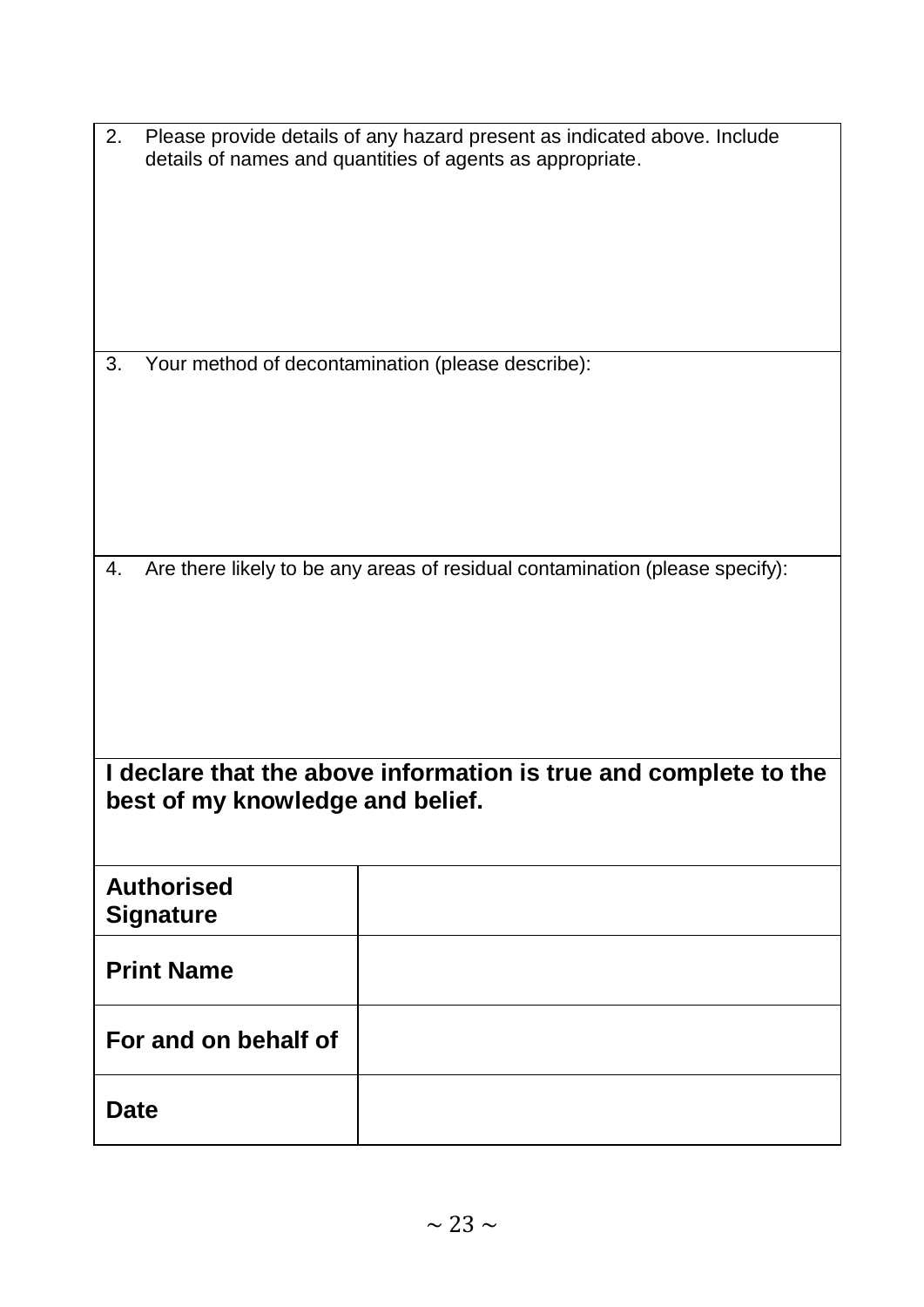## <span id="page-25-0"></span>12. NOTES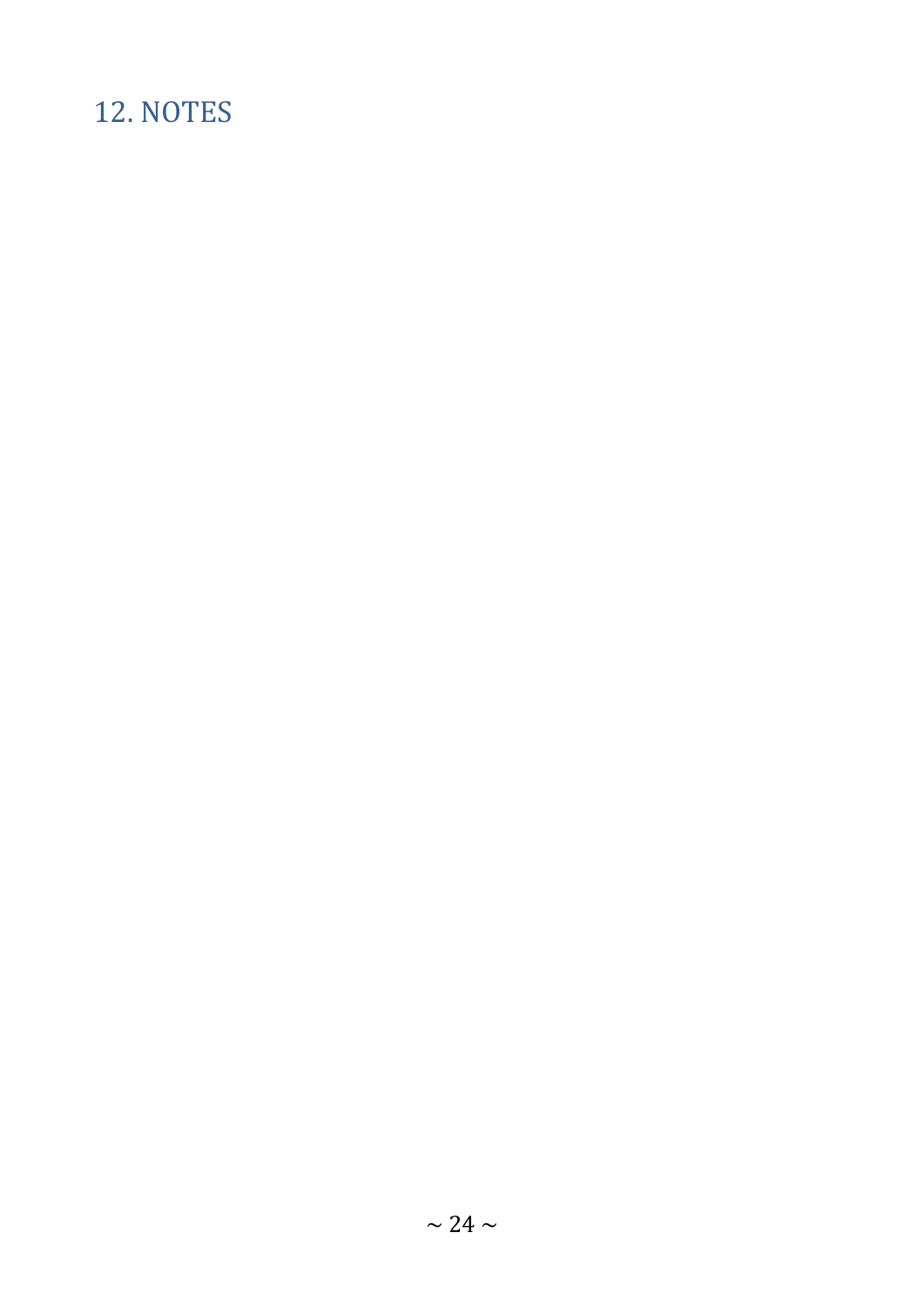## <span id="page-26-0"></span>13. EC DECLARATION OF CONFORMITY

CE marked products and associated accessories covered by this Instruction book conform to the essential requirements of the following directives:

EMC Directive. Low Voltage Directive.

A full copy of the EC Declaration / Conformity document can be obtained from the manufacture at the email address enquiries@a-w-l.co.uk

| <b>Distributor's Stamp</b> |  |
|----------------------------|--|
|                            |  |